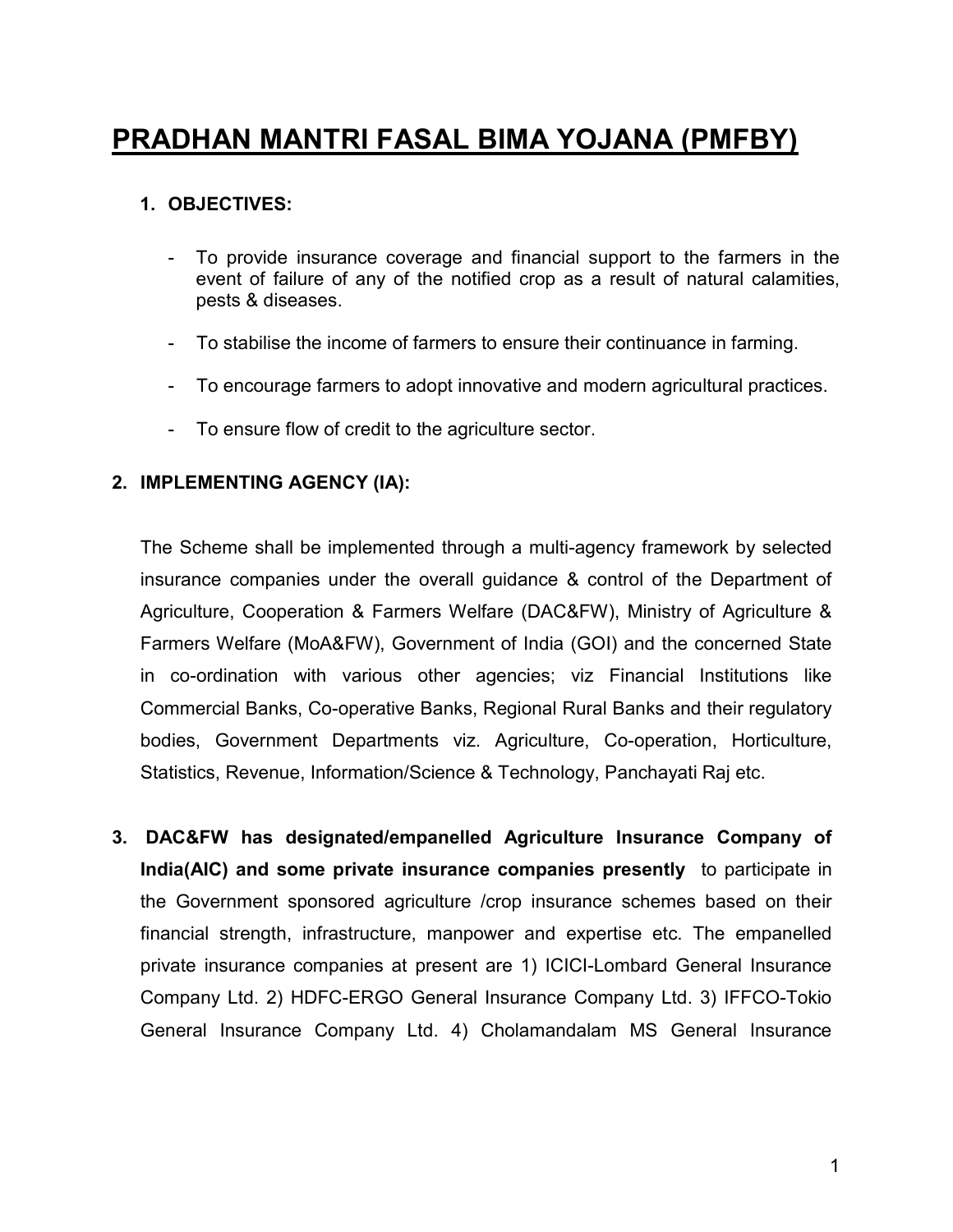Company Ltd. 5) Bajaj Allianz General Insurance Company Ltd. 6) Reliance General Insurance Company Ltd. 7) Future Generali India Insurance Company Ltd. 8) Tata-AIG General Insurance Company Ltd. 9) SBI General Insurance Company Ltd. 10) Universal Sompo General Insurance Company Ltd. The selection of insurance company from amongst the empanelled insurance companies to act as IA shall be done by the concerned State Government for implementation of the scheme in their State. Such selection of IA shall be done from amongst the designated / empanelled companies which shall be be initially pre-qualified, strictly on the basis of, experience, existence of infrastructure in the area and quality of services like coverage of farmers & area, pay-outs in terms of quantum & timely settlement thereof, willingness to do publicity & awareness campaigns etc. The final selection of IA from amongst the pre-qualified insurance companies shall be done based on the lowest weighted premium quoted by a pre-qualified company for all notified crops within the cluster of districts

#### 4. MANAGEMENT OF THE SCHEME:

The existing State Level Co-ordination Committee on Crop Insurance (SLCCCI), Sub-Committee to SLCCCI, District Level Monitoring Committee (DLMC) already overseeing the implementation & monitoring of the ongoing crop insurance schemes like National Agricultural Insurance Scheme (NAIS), Weather Based Crop Insurance Scheme(WBCIS), Modified National Agricultural Insurance Scheme(MNAIS) and Coconut Palm Insurance Scheme(CPIS) shall be responsible for proper management of the Scheme. IA shall be an active member of SLCCCI and District Level Monitoring Committee (DLMC) of the scheme.

#### 5. UNIT OF INSURANCE:

The Scheme shall be implemented on an 'Area Approach basis' i.e., Defined Areas for each notified crop for widespread calamities with the assumption that all the insured farmers, in a Unit of Insurance, to be defined as 'Notified Area' for a crop, face similar risk exposures, incur to a large extent, identical cost of production per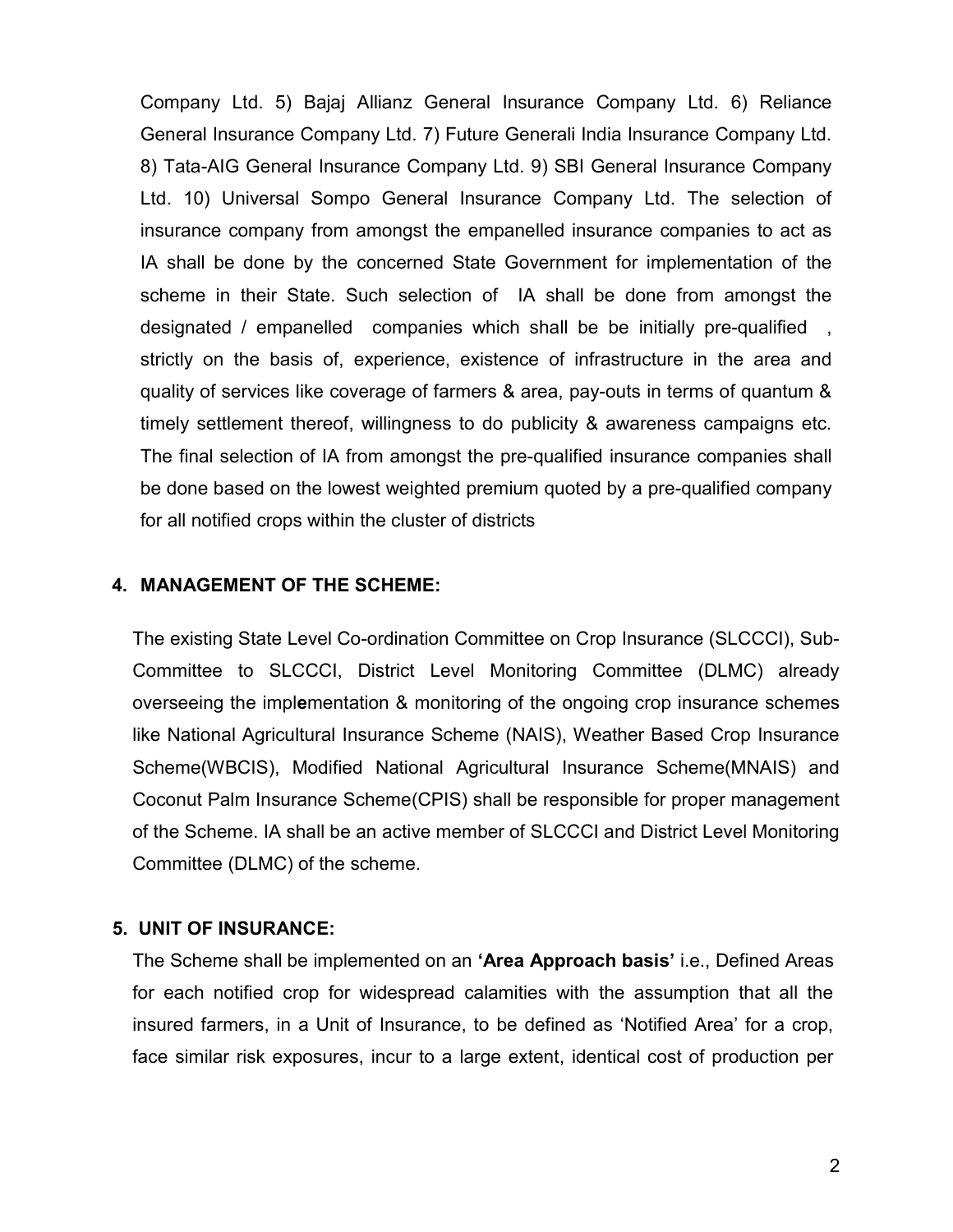hectare, earn comparable farm income per hectare, and experience similar extent of crop loss due to the operation of an insured peril, in the notified area.

Defined Area (i.e., unit area of insurance) is Village/Village Panchayat level by whatsoever name these areas may be called for major crops and for other crops it may be a unit of size above the level of Village/Village Panchayat.

In due course of time, the Unit of Insurance can be a Geo-Fenced/Geo-mapped region having homogenous Risk Profile for the notified crop.

For Risks of Localised calamities and Post-Harvest losses on account of defined peril, the Unit of Insurance for loss assessment shall be the affected insured field of the individual farmer.

## 6. CROPS AND NOTIFIED AREA:

- **6.1. CROPS:** The Scheme can cover all the Crops for which past yield data is available and grown during the notified season, in a Notified Area and for which yield estimation at the Notified Area level will be available based on requisite number of Crop Cutting Experiments (CCEs) being a part of the General Crop Estimation Survey (GCES).
- 6.2. NOTIFIED AREA: Notified Area is the Unit of Insurance decided by the State Govt. for notifying a Crop during a season. The size of the Unit of Insurance shall depend on the area under cultivation within the unit. For major crops, the Unit of Insurance shall ordinarily be Village/Village Panchayat level and for minor crops may be at a higher level so that the requisite number of CCEs could be conducted during the notified crop season. States may notify Village / Village Panchayat as insurance unit in case of minor crops too if they so desire.
- 7. FARMERS TO BE COVERED: All farmers growing notified crops in a notified area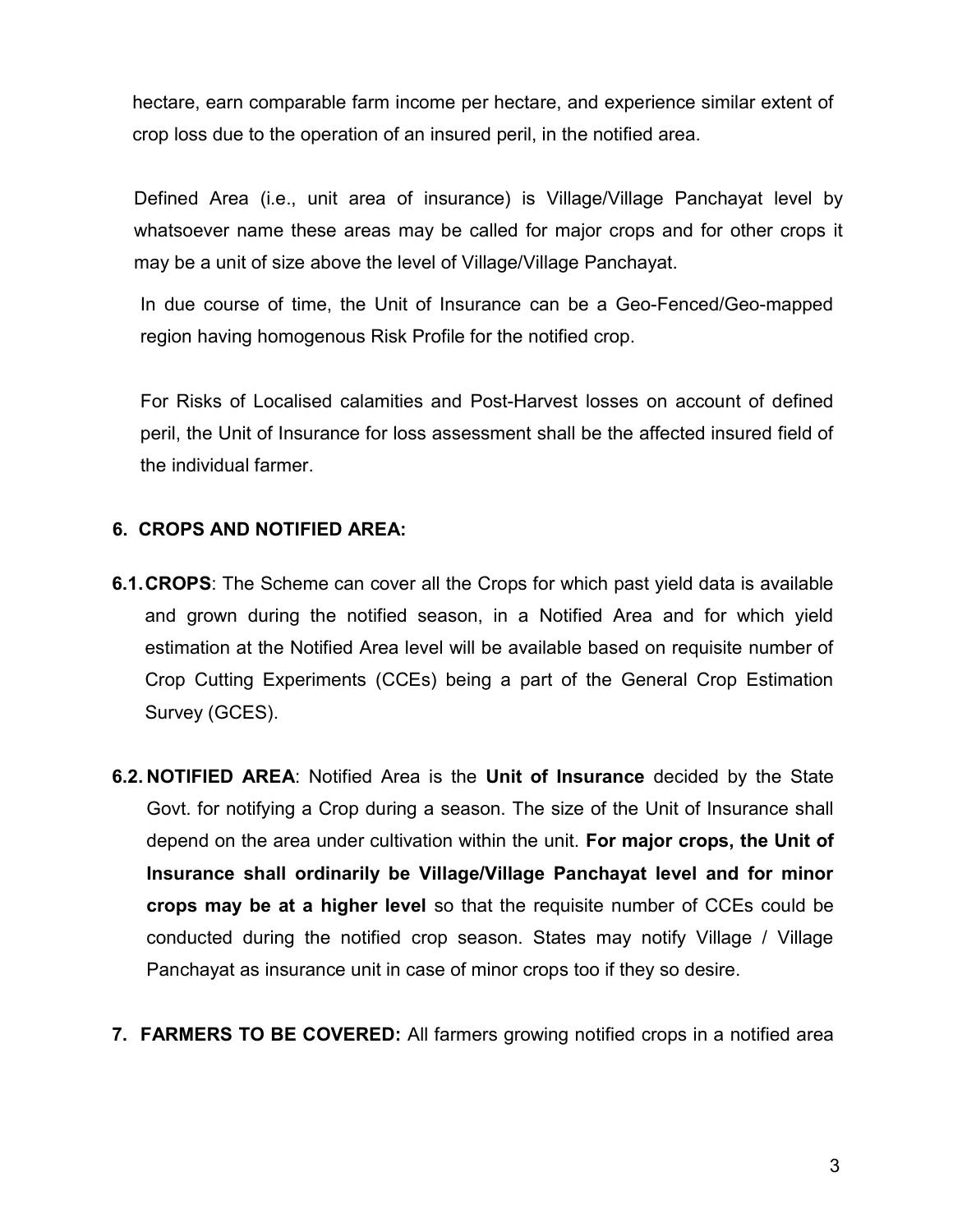during the season who have insurable interest in the crop are eligible.

- 7.1. COMPULSORY COVERAGE: The enrolment under the scheme, subject to possession of insurable interest on the cultivation of the notified crop in the notified area, shall be compulsory for following categories of farmers:
- 7.1.1. Farmers in the notified area who possess a Crop Loan account/KCC account (called as Loanee Farmers) to whom credit limit is sanctioned/renewed for the notified crop during the crop season.

AND

- 7.1.2. Such other farmers whom the Government may decide to include from time to time.
- 7.2. **VOLUNTARY COVERAGE:** Voluntary coverage may be obtained by all farmers not covered in 7.1 above, including Crop KCC/Crop Loan Account holders whose credit limit is not renewed.

# 8. RISKS TO BE COVERED & EXCLUSIONS:

8.1. RISKS: Following risks leading to crop loss are to be covered under the scheme :-

8.1.1. YIELD LOSSES (standing crops, on notified area basis): Comprehensive risk insurance is provided to cover yield losses due to non-preventable risks, such as

- (i) Natural Fire and Lightning
- (ii) Storm, Hailstorm, Cyclone, Typhoon, Tempest, Hurricane, Tornado etc.
- (iii) Flood, Inundation and Landslide
- (iv) Drought, Dry spells
- (v) Pests/ Diseases etc.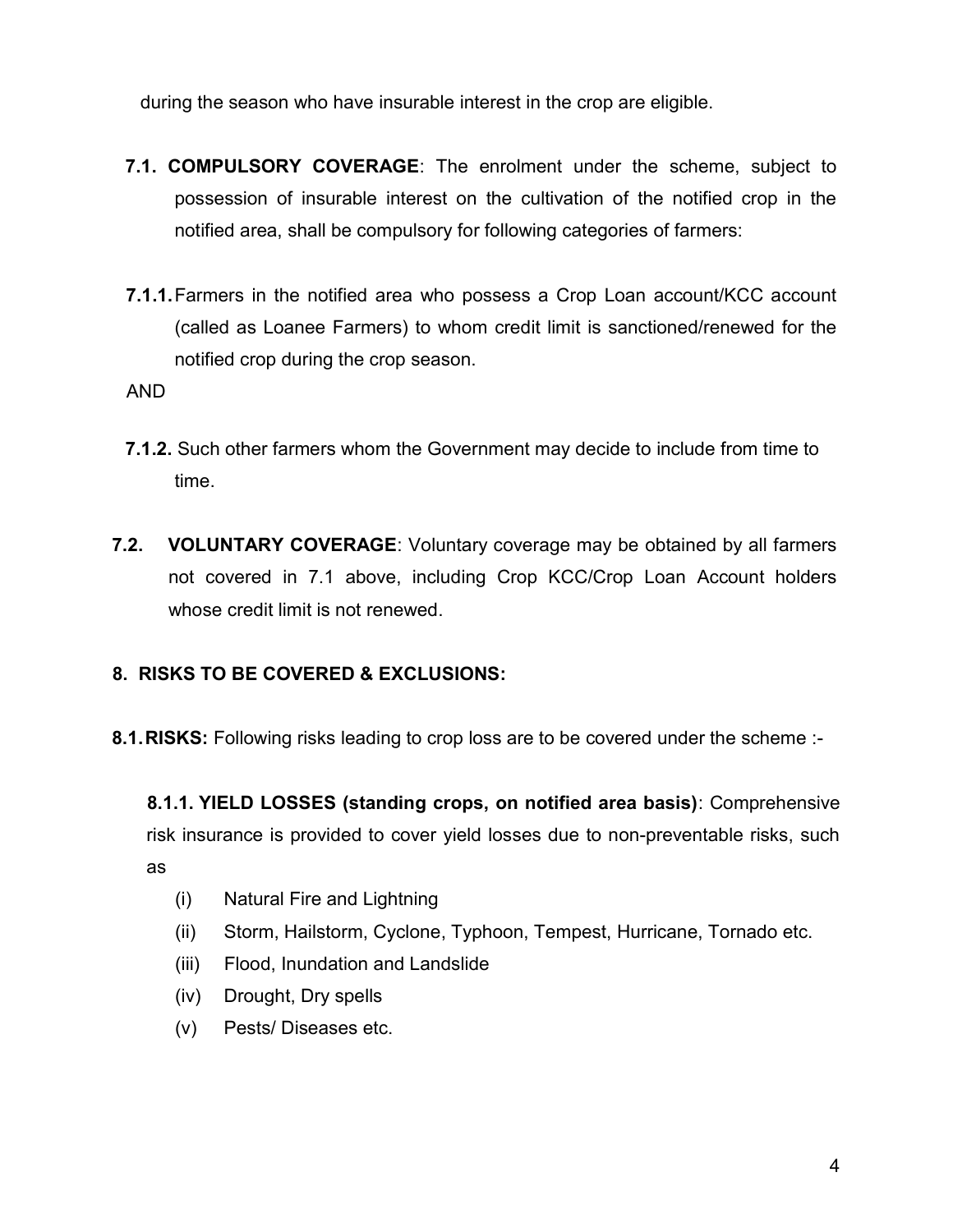8.1.2. PREVENTED SOWING (on notified area basis):- In cases where majority of the insured farmers of a notified area, having intent to sow/plant and incurred expenditure for the purpose, are prevented from sowing/planting the insured crop due to adverse weather conditions, shall be eligible for indemnity claims upto a maximum of 25% of the sum-insured.

8.1.3. POST-HARVEST LOSSES (individual farm basis): Coverage is available upto a maximum period of 14 days from harvesting for those crops which are kept in "cut & spread" condition to dry in the field after harvesting, against specific perils of cyclone / cyclonic rains, unseasonal rains throughout the country.

8.1.4. LOCALISED CALAMITIES (individual farm basis): Loss / damage resulting from occurrence of identified localized risks i.e. hailstorm, landslide, and Inundation affecting isolated farms in the notified area.

8.2. EXCLUSIONS: Risks and Losses arising out of following perils shall be excluded:-

War & kindred perils, nuclear risks, riots, malicious damage, theft, act of enmity, grazed and/or destroyed by domestic and/or wild animals, In case of Post–Harvest losses the harvested crop bundled and heaped at a place before threshing, other preventable risks.

#### 9. SUM INSURED / LIMIT OF COVERAGE:

In case of Loanee farmers under Compulsory Component, the Sum Insured would be equal to Scale of Finance for that crop as fixed by District Level Technical Committee (DLTC) which may extend up to the value of the threshold yield of the insured crop at the option of insured farmer. Where value of the threshold yield is lower than the Scale of Finance, higher amount shall be the Sum Insured. Multiplying the Notional Threshold Yield with the Minimum Support Price (MSP) of the current year arrives at the value of sum insured. Wherever Current year's MSP is not available, MSP of previous year shall be adopted. The crops for which, MSP is not declared, farm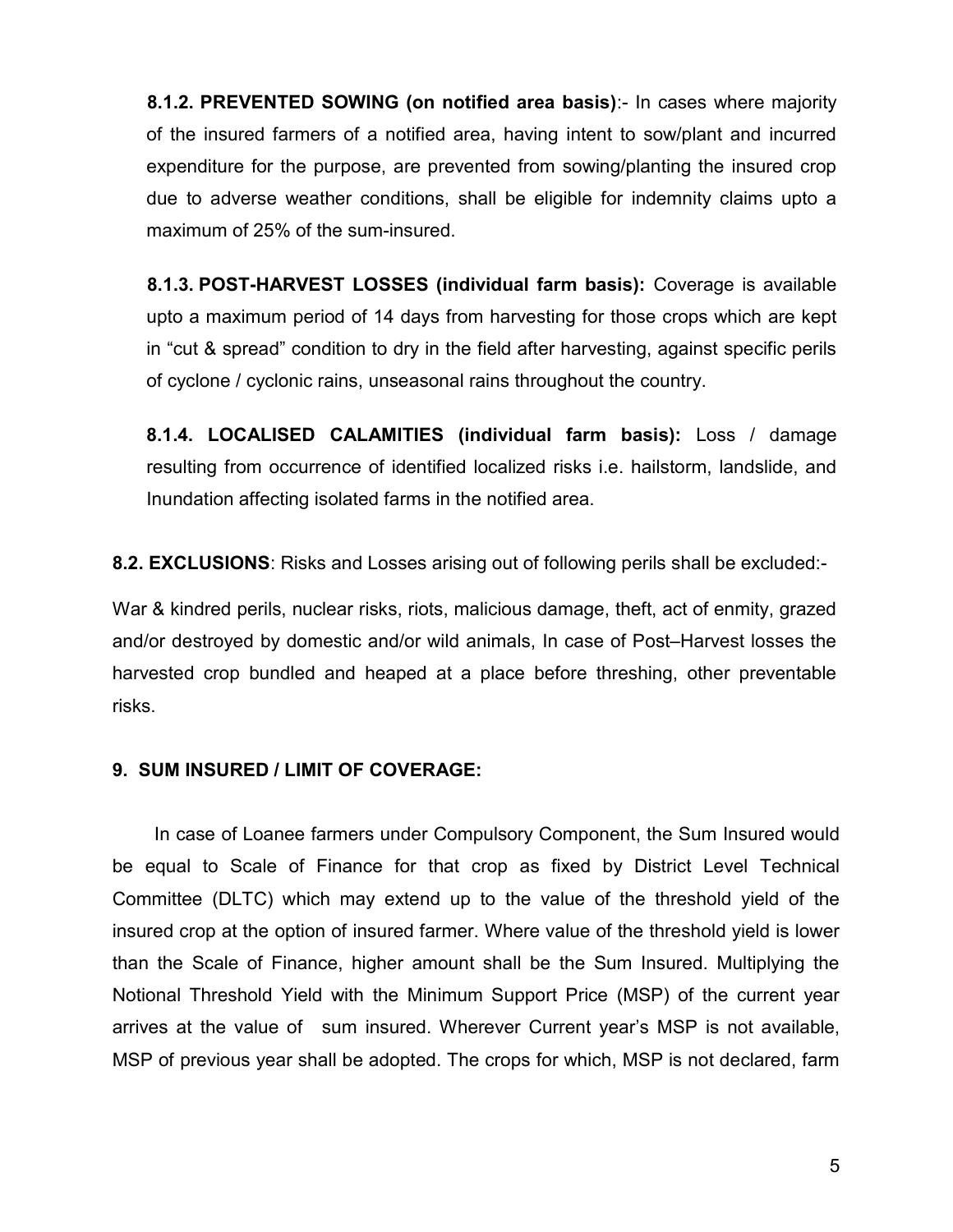gate price established by the marketing department / board shall be adopted.

Further, in case of Loanee farmers, the Insurance Charges payable by the farmers shall be financed by loan disbursing office of the Bank, and will be treated as additional component to the Scale of Finance for the purpose of obtaining loan.

For farmers covered on voluntary basis the sum-insured is upto the value of Threshold yield i.e threshold yield x (MSP or gate price) of the insured crop.

# 10. PREMIUM RATES:

10.1 The Actuarial Premium Rate (APR) would be charged under PMFBY by IA. DAC&FW/States will monitor the premium rates considering the basis of Loss Cost (LC) i.e. Claims as % of Sum Insured (SI) observed in case of the notified crop(s) in notified unit area of insurance (whatsoever may be the level of unit area) during the preceding 10 similar crop seasons (Kharif / Rabi) and loading for the expenses towards management including capital cost and insurer's margin and taking into account non-parametric risks and reduction in insurance unit size etc.. The rate of Insurance Charges payable by the farmer will be as per the following table:

| S.No          | <b>Season</b>    | <b>Crops</b>                                                           | <b>Maximum Insurance</b><br>charges payable by farmer |
|---------------|------------------|------------------------------------------------------------------------|-------------------------------------------------------|
|               |                  |                                                                        | (% of Sum Insured)                                    |
|               | Kharif           | Food & Oilseeds crops (all<br>cereals, millets, & oilseeds,<br>pulses) | 2.0% of SI or Actuarial rate,<br>whichever is less    |
| $\mathcal{P}$ | Rabi             | Food & Oilseeds crops (all<br>cereals, millets, & oilseeds,<br>pulses) | 1.5% of SI or Actuarial rate,<br>whichever is less    |
| 3             | Kharif &<br>Rabi | <b>Annual Commercial / Annual</b><br>Horticultural crops               | 5% of SI or Actuarial rate,<br>whichever is less      |

10.2 The difference between premium rate and the rate of Insurance charges payable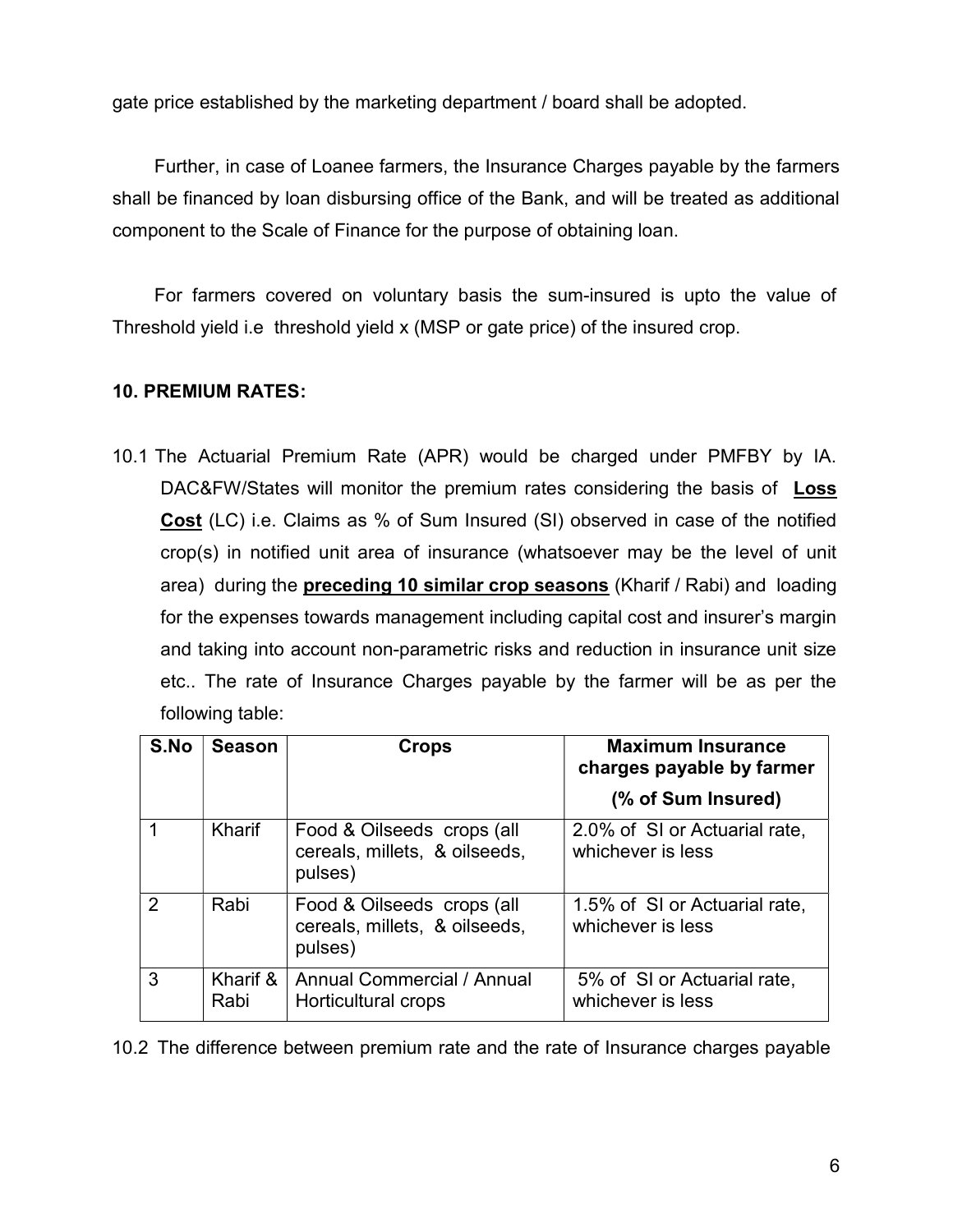by farmers shall be treated as Rate of Normal Premium Subsidy, which shall be shared equally by the Centre and State.

- 10.3 AIC shall calculate LC premium rates (till an Independent Agency/TSU takes over) based on latest available yield data in month of February for Kharif crops and August for Rabi crops as per requirement of the States and shall provide to DAC&FW/Concerned States before invitation for premium bidding.
- 10.4 State Govt. would invite all the empanelled insurance companies to quote their actuarial premium rates for the notified crop(s) in the notified insurance unit area, Indemnity Level, Threshold Yields, Sum Insured etc. as indicated by the State for the season.
- 10.5 For more effective implementation, selection of Implementing Agency (IA) may be made through adopting the cluster approach under which bunch of about 15-20 good & bad districts / areas with reference to risks will be bid out. This will facilitate the uniform distribution of the risks among the participating insurance companies and will avoid selection of districts / areas according to company's choice. In case of smaller States, the whole State shall be assigned to one IA. This is also expected to take care of districts which have traditionally had high actuarial premiums for crops due to high risk. Selection of IA may be made for at least 3 years.
- 10.6 The designated / empanelled companies participating in bidding have to bid the premium rates for all the crops notified / to be notified by the State Govt. and non-compliance will lead to rejection of company's bid.
- 10.7 The insurance coverage in terms of number of farmers & hectare-age should be at least at the previous season's level.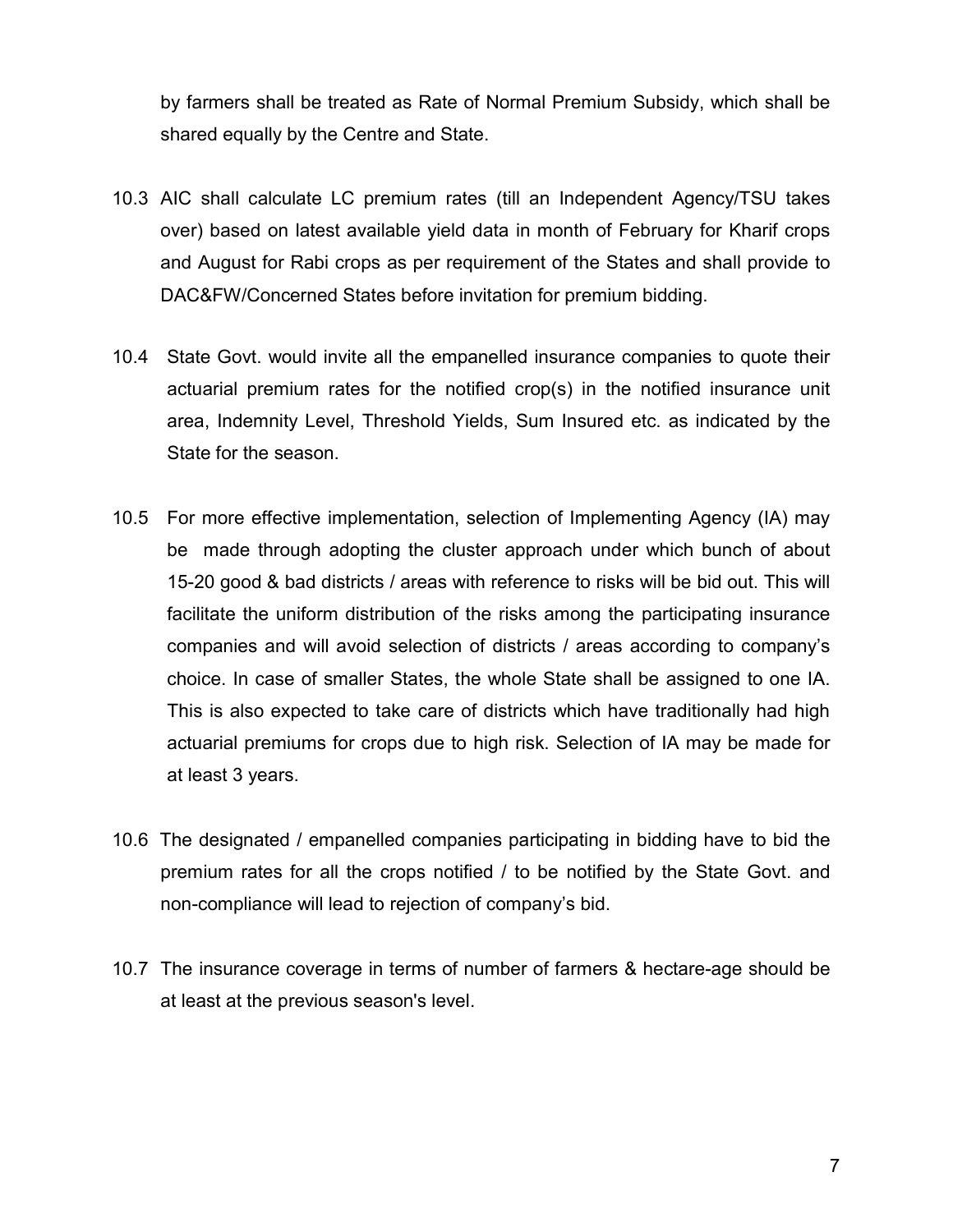## 11. SHARING OF RISK:

Risk will be shared by IA and the Government as follows:

The liability of the Insurance companies in case of catastrophic losses computed at the National level for an agricultural crop season, shall be upto 350% of total premium collected (farmer share plus Govt. subsidy) or 35% of total Sum Insured (SI), of all the Insurance Companies combined, whichever is higher. The losses at the National level in a crop season beyond this ceiling shall be met by equal contribution (i.e. on 50:50 basis) from the Central Government and the concerned State Governments.

## 12. ESTIMATION OF CROP YIELD:

The State/UT Govt. will plan and conduct the requisite number of Crop Cutting Experiments (CCEs) for all notified crops in the notified insurance units in order to assess the crop yield. The State / UT Govt. will maintain single series of Crop Cutting Experiments (CCEs) and resultant Yield estimates, both for Crop Production estimates and Crop Insurance.

Crop Cutting Experiments (CCE) shall be undertaken per unit area /per crop, on a sliding scale, as indicated below:

| SI.          | <b>INSURANCE UNIT</b>                                   | Minimum no. of CCEs required to be   |
|--------------|---------------------------------------------------------|--------------------------------------|
| No.          |                                                         | done                                 |
|              | <b>District</b>                                         | 24                                   |
| $\mathbf{2}$ | Taluka / Tehsil / Block                                 | 16                                   |
| 3.           | Mandal/Hobli/ Phirka / Revenue<br>Circle                | 10                                   |
| 4.           | Village / GramPanchayat/Patwar-<br>Mandal/Patwari-Halka | 4 for major crops, 8 for other crops |

However, a Technical Advisory Committee (TAC) comprising representatives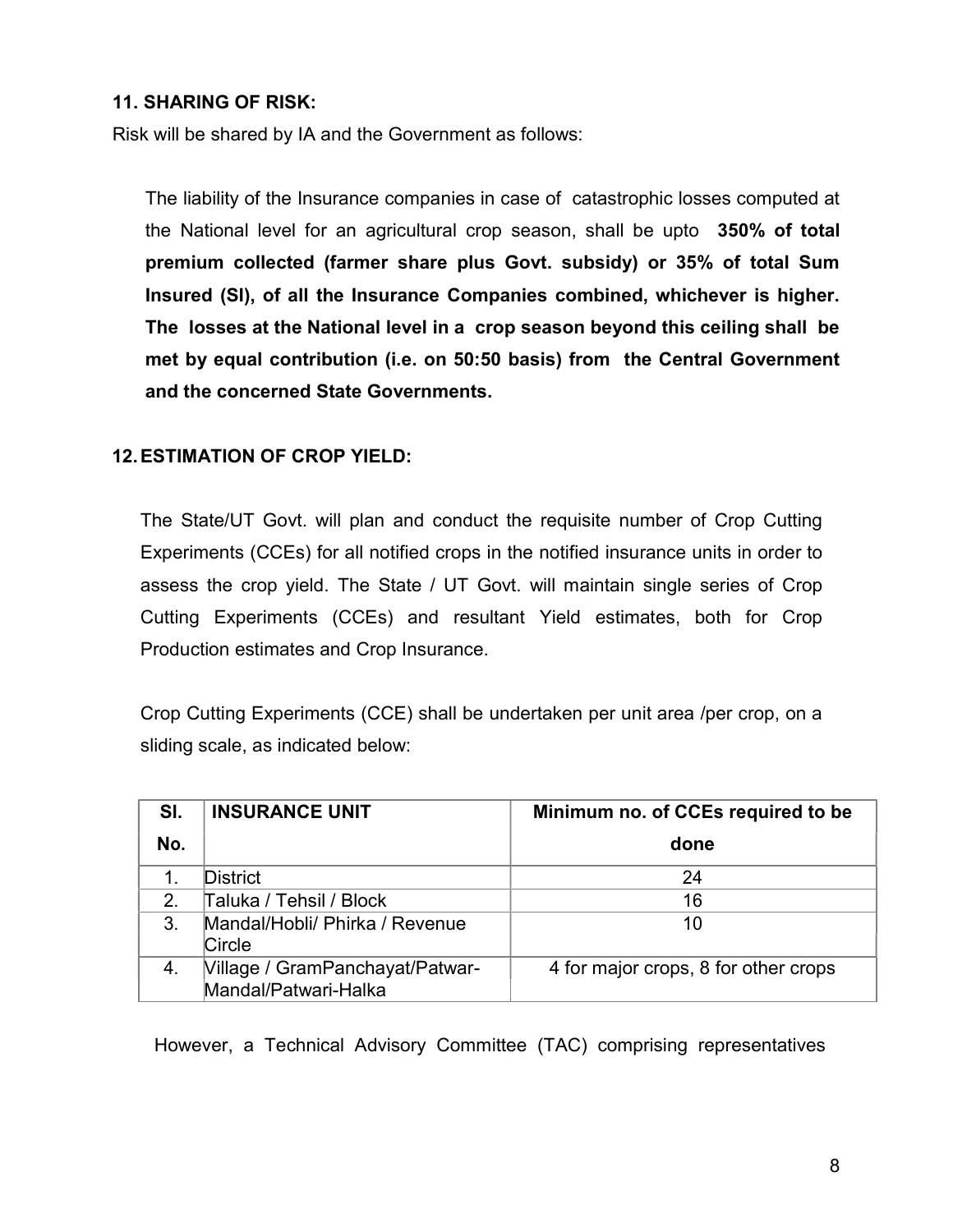from Indian Agricultural Statistical Research Institute (IASRI), National Sample Survey Organization (NSSO), Ministry of Agriculture & Farmers Welfare (GoI) and implementing agencies shall dispose/decide the issues relating to CCEs and all other technical matters. Inputs from RST/satellite imagery would also be utilized in optimizing the sample size of CCEs.

#### Use of Mobile Phone Technology to improve Yield-data Quality & Timeliness

It has been felt that process of CCEs currently being conducted for estimating yield is lacking in reliability and speed which affects the claims settlement. There is a need to have good quality, timely and reliable yield-data. For addressing this problem, video/image capture of crop growth at various stages and transmission thereof with CCE data on a real time basis utilizing mobile communication technology with GPS time stamping, can improve data quality, / timeliness and support timely claim processing and payments. States and insurance companies shall utilise this technology for the purpose.

 The cost of using technology etc. for conduct of CCEs etc will be shared between Central Government and State/U.T. Governments on 50:50 basis, wherever necessary, subject to a cap on total funds to be made available by Central Government for this purpose based on approximate cost of procuring hand held devices/Smart phones and other related costs.

#### 13. INDEMNITY LEVEL (IL) and THRESHOLD YIELD (TY) :

- 13.1. Three levels of Indemnity, viz., 70%, 80% and 90% corresponding to crop Risk in the areas shall be available for all crops.
- 13.2. The Threshold Yield (TY)shall be the benchmark yield level at which Insurance protection shall be given to all the insured farmers in an Insurance Unit.
- 13.3. The Threshold Yield for a crop in an Insurance Unit shall be based on average yield of last seven years excluding two years of declared calamity if any, multiplied by the level of indemnity of the area.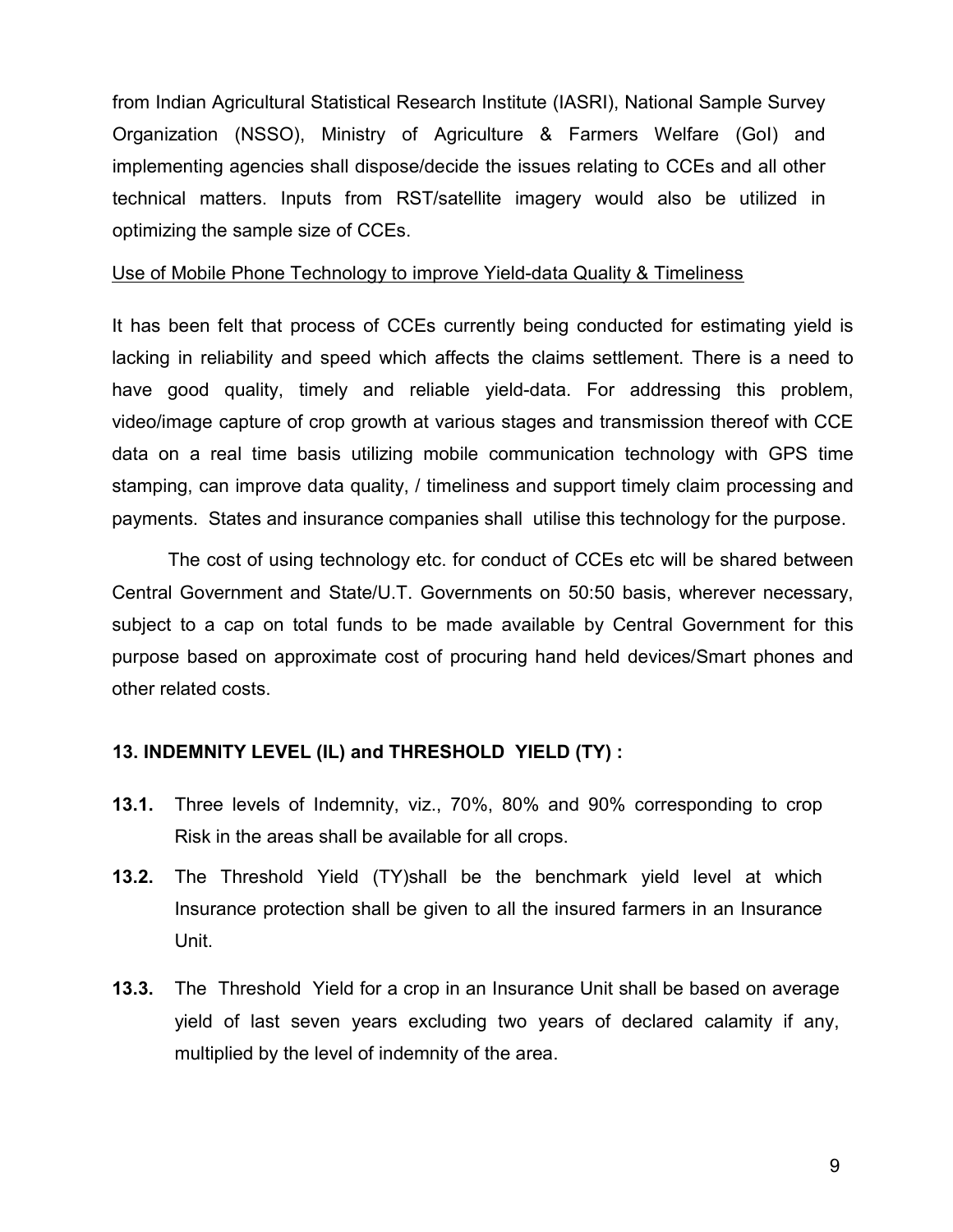#### $threshold$  Yield  $=$  -Sum[Last 7 Years of Yield (minus two notified calamity years if any)]  $(5 - 7)$  (as the case may be) X Level of Indemnity

## 14. CALENDER OF ACTIVITY:

The time-lines for coverage, submission of yield data, price data etc. shall be decided by the SLCCCI strictly keeping in mind the onset of monsoon, sowing period, crop cycle etc.

The seasonality discipline shall be same for loanee and non-loanee farmers. The cut-off date is uniform for both loanee and non-loanee cultivators. Keeping in view the prevailing agro-climatic conditions, rainfall distribution/irrigation water availabilities, sowing pattern etc. the SLCCCI, in consultation with the insurance company shall fix seasonality disciplines of the coverage and other activities in such a way that it doesn't encourage adverse selection or moral hazards. Broad seasonality discipline is given in the chart below. State wise details of seasonality will be provided in the Operational Guidelines to be issued by DAC&FW.

| S.No.          | <b>Activity</b>                        | <b>Kharif</b> | Rabi       |
|----------------|----------------------------------------|---------------|------------|
|                | <b>Issuance of Administrative</b>      | February      | August     |
|                | Instructions by Government of India    |               |            |
| $\overline{2}$ | Conduct of SLCCCI meeting to decide    | March         | September  |
|                | for notification of Crops and Notified |               |            |
|                | areas, limits of Sum Insured and       |               |            |
|                | adoption of Level of Indemnity etc.    |               |            |
| 3              | Loaning period (loan sanctioned) for   | April to July | October to |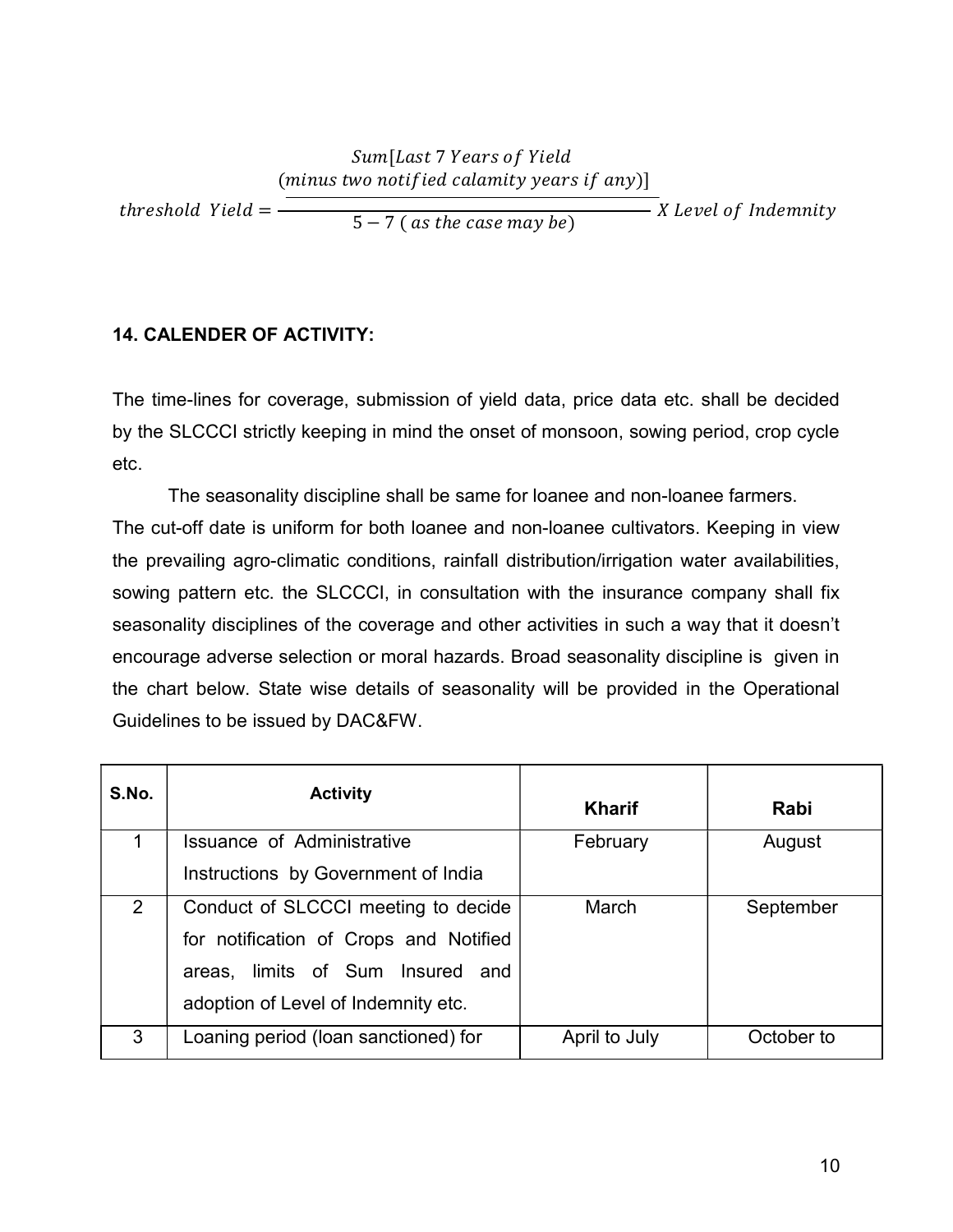|                | Loanee farmers covered on                |                        | December                  |  |  |
|----------------|------------------------------------------|------------------------|---------------------------|--|--|
|                | Compulsory basis.                        |                        |                           |  |  |
| 4              | Cut-off date for receipt of Proposals of | 31 <sup>th</sup> July  | 31 <sup>st</sup> December |  |  |
|                | farmers (loanee & non-loanee).           |                        |                           |  |  |
| 5              | Cut-off date for receipt of Declarations | Within 15 working      | Within 15 working         |  |  |
|                | farmers<br>of<br>Loanee<br>covered<br>on | days<br>for<br>loanee  | days for<br>loanee        |  |  |
|                | &<br>compulsory<br>basis<br>non-loanee   | farmers and seven      | farmers<br>and            |  |  |
|                | farmers covered on Voluntary basis       | working<br>days<br>for | working<br>seven          |  |  |
|                | from Bank branches to Respective         | non-loanee farmers     | for<br>days<br>non-       |  |  |
|                | Nodal Offices.                           | after cut-off date     | farmers<br>loanee         |  |  |
|                |                                          |                        | after cut-off date        |  |  |
| $6\phantom{1}$ | Cut-off date for receipt of Declarations | Within two working     | <b>Within</b><br>two      |  |  |
|                | of farmers covered on Voluntary basis    | days after receiving   | working days after        |  |  |
|                | from designated Insurance Agent(s) to    | declaration/           | receive                   |  |  |
|                | <b>Insurance Companies</b>               | premium.               | declaration/              |  |  |
|                |                                          |                        | premium.                  |  |  |
| $\overline{7}$ | Cut-off date for receipt of Declarations | Within<br>seven        | Within<br>seven           |  |  |
|                | farmers<br>of<br>Loanee<br>covered<br>on | working days from      | working days from         |  |  |
|                | &<br>compulsory<br>basis<br>non-loanee   | receipt<br>оf          | receipt<br>οf             |  |  |
|                | farmers covered on Voluntary basis       | Declarations by the    | <b>Declarations</b><br>by |  |  |
|                | from Respective Nodal Offices of         | Respective<br>Nodal    | Respective<br>the         |  |  |
|                | Banks to Insurance Company               | Offices of Banks.      | Nodal Offices of          |  |  |
|                |                                          |                        | Banks.                    |  |  |
| 8              | Cut-off date for receipt of yield data   | Within<br>month<br>a   | Within<br>month<br>a      |  |  |
|                |                                          | from final harvest     | from final harvest        |  |  |

## 15. PROCEDURE FOR ASSESSMENT, PROCESSING AND APPROVAL OF CLAIMS:

15.1. Yield losses at Notified Area level: Once the Yield Data is received from the State/UT Govt. as per the prescribed cut-off dates, claims will be processed,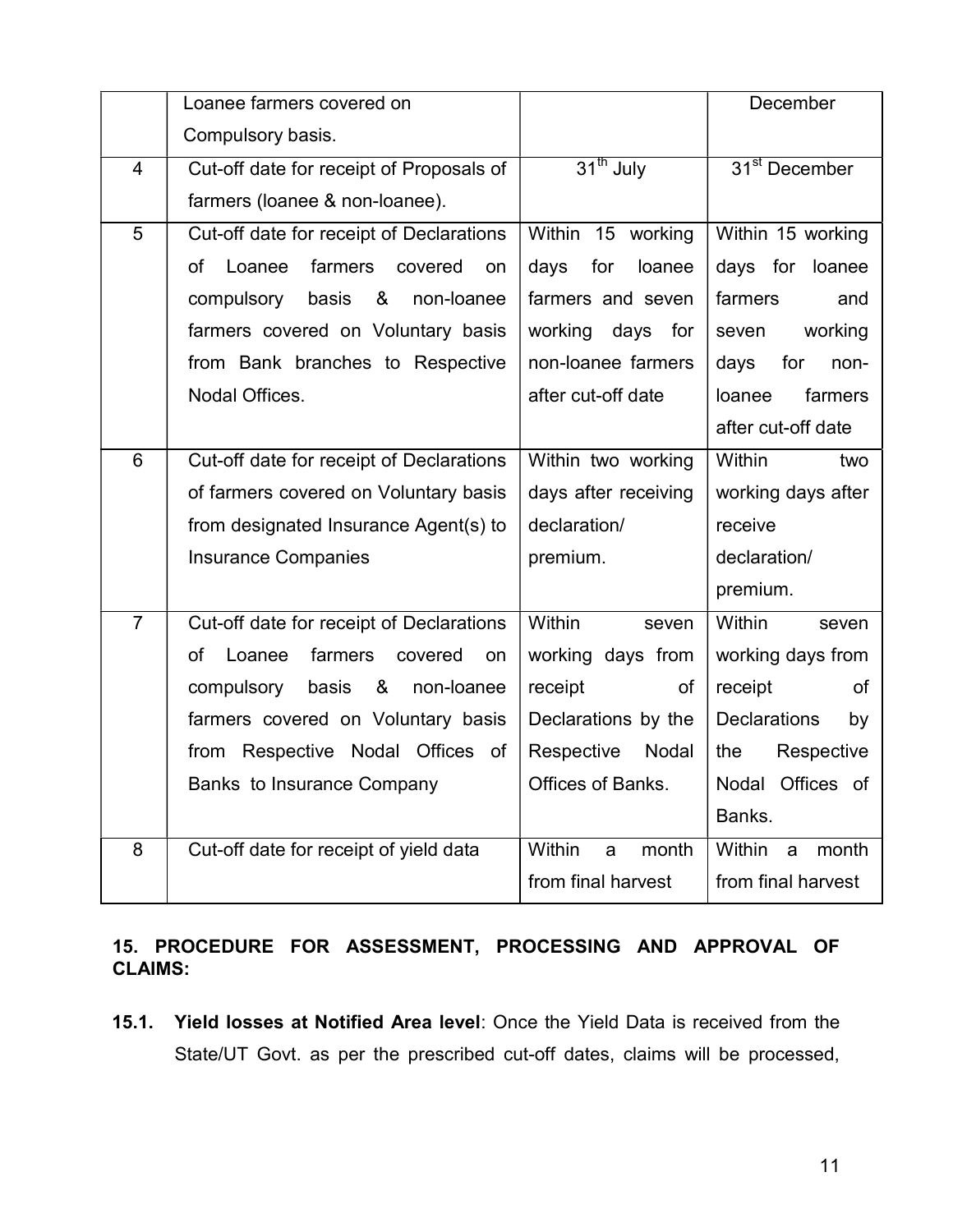approved and settled by IA.

- 15.1.1. If the 'Actual Yield' (AY) per hectare of the insured crop for the defined area [on the basis of requisite number of Crop Cutting Experiments (CCEs)] in the insured season, falls short of the specified threshold yield(TY) Yield' (RY), all the insured farmers growing that crop in the defined area are deemed to have suffered shortfall in their yield.
- 15.1.2. The Scheme seeks to provide protection against such contingency to all insured farmers of an Insurance Unit.
- 15.1.3. Claim Pay-outs based on Yield losses shall be calculated as per the following formula:

$$
Clains \, Payout = \frac{Shortfall \, in \, Yield}{ThresholdYield} \times Sum \, Insured
$$

Where,

(ܻ݈݅݁݀ ݈ܽݑݐܿܣ − ܻ݈݅݁݀ ݈݀ℎݏ݁ݎℎܶ = (ܻ݈݅݁݀ ݅݊ ݈݈ܽܨݐݎℎܵ

15.2. Assessment of prevented Sowing: The adverse weather conditions shall be defined in the notification and shall be captured by notified weather station/s in the District. The extent of claims payable will be decided on the basis of weather data recorded at the notified weather station/s for the purpose. The crop-wise scale of payment, upto a maximum of 25% of Sum Insured shall be worked out by IA based on a notified pay-out structure on the occurrence of pre-declared events such as month-wise deficit in aggregate rainfall during a specified period assessed through Reference Weather Stations tagged for the Notified / Group of Notified Area. The insurance coverage shall cease to operate for the crop in the notified area. The cover is available during Kharif season for recognised rain-fed areas and crops. The data provider will be notified by the SLCCCI.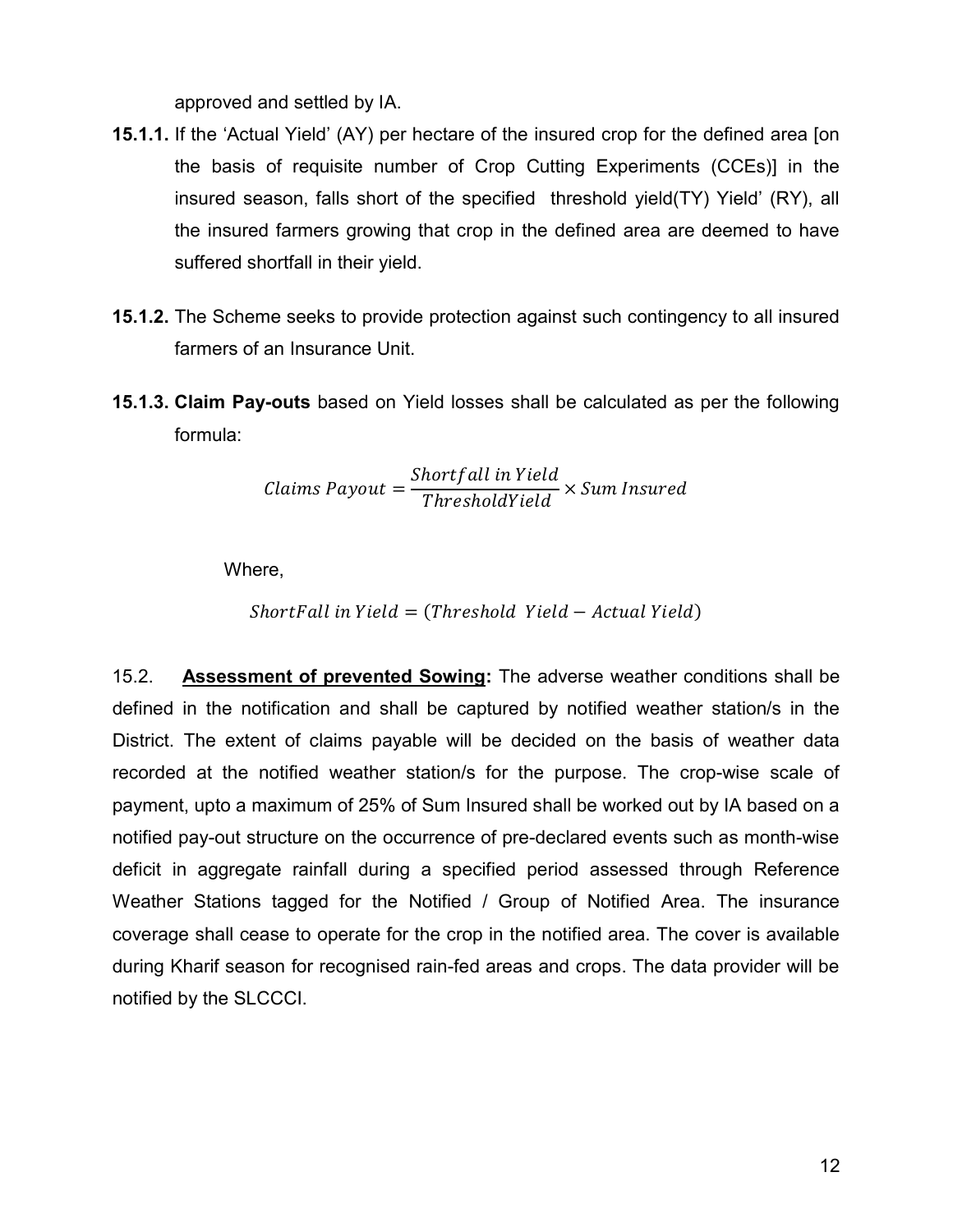#### 15.3. Localized Calamity Loss Assessment:

15.3.1. Loss assessment and modified indemnity procedures in case of occurrence of localized perils, such as hailstorm, landslide, flood, and inundation shall be for a cluster of affected farms or affected village and the settlement of claims, if any, will be each insured farmer covered under assessment.

15.3.2. The District Administration will assist IA in assessing the extent of loss.

#### 15.4. Post-Harvest Loss Assessment:

15.4.1. Loss assessment and indemnity procedures in case of occurrence of Post-Harvest Loss shall be for a cluster of affected farms or affected village and the settlement of claims, if any, will be each insured farmer covered under assessment. 15.4.2. The District Administration will assist IA in assessing the extent of loss.

#### 15.5. On-Account Payment of Claims due to Mid-Season Adversity:

15.5.1. In case of adverse seasonal conditions during crop season viz. floods, prolonged dry spells, severe drought, unseasonal rains, IA in consultation with concerned State Government/UT based on agro meteorological data/ satellite imagery or any other proxy indicator will decide about crops/ areas for which on account payment will be made, not exceeding 25% of likely claims.

15.5.2. Appraisal of mid-season adversity and quantum of on-account payment will be established jointly by Government of India/concerned State Government/UT and IA.

15.5.3. On account payment will be implemented only in those districts/notified areas where such proxy indicators can be established and will be considered for payment and only if the expected yield during the season is likely to be less than 50% of normal yield.

15.6. IA shall process the claims liability assessed as per above mentioned methodology and approve the claims.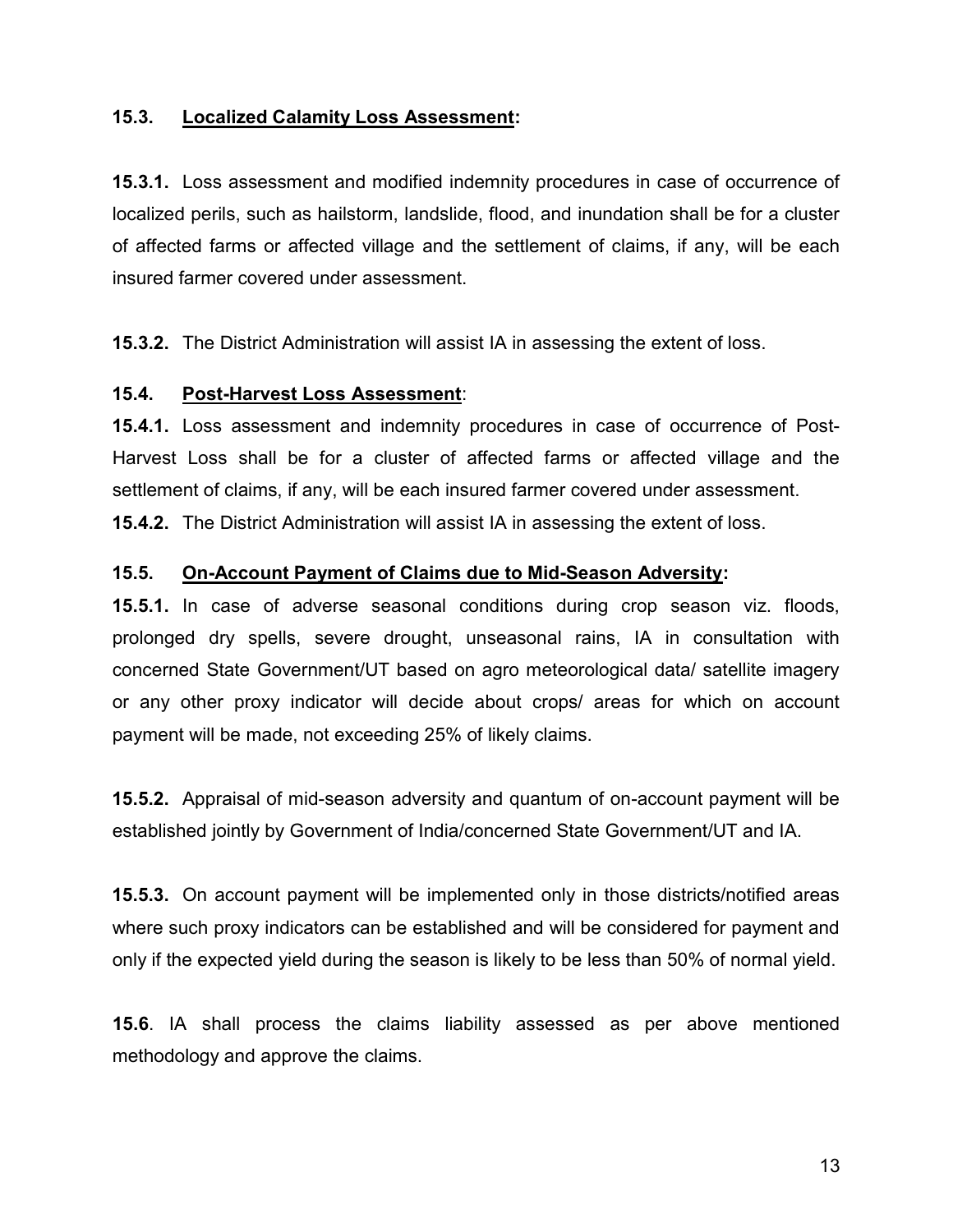# 16. PROCEDURE FOR SETTLEMENT OF CLAIMS:

- 16.1. For coverage through Banks:-The claim amount along with particulars will be released to the individual Nodal Banks. The Banks at the grass-root level, in turn, shall credit the accounts of the individual farmers and display the particulars of beneficiaries on their notice board. The Banks shall provide individual farmer wise details claim credit details to IA and shall be incorporated in the centralised data repository.
- 16.2. For coverage through other insurance intermediaries: The claim amount will be released electronically to the individual Insured Bank Account.

# Acreage discrepancy

Some areas in the past have reported excess insurance coverage vis-à-vis planted acreage, leading to 'over' insurance. Ideally the discrepancy should be handled at farm level to protect the interest of farmers with genuine insurance coverage. However, in the absence of digitized farm records on a GIS platform, it would be cumbersome to physically verify each farm. For the time-being, it is to be addressed as follows:

- Wherever the 'acreage discrepancy' is likely, the acreage insured at IU level shall be compared with average planted acreage of past three years, and the difference will be treated as 'excess' insurance coverage.
- Sum insured may be scaled down in the ratio the average of three years' actual planted acreage bears to the insured acreage for the given crop.
- Claims shall be calculated on the scaled down sum insured
- Premium shall be retained by the insurance company for the portion of sum insured scaled down.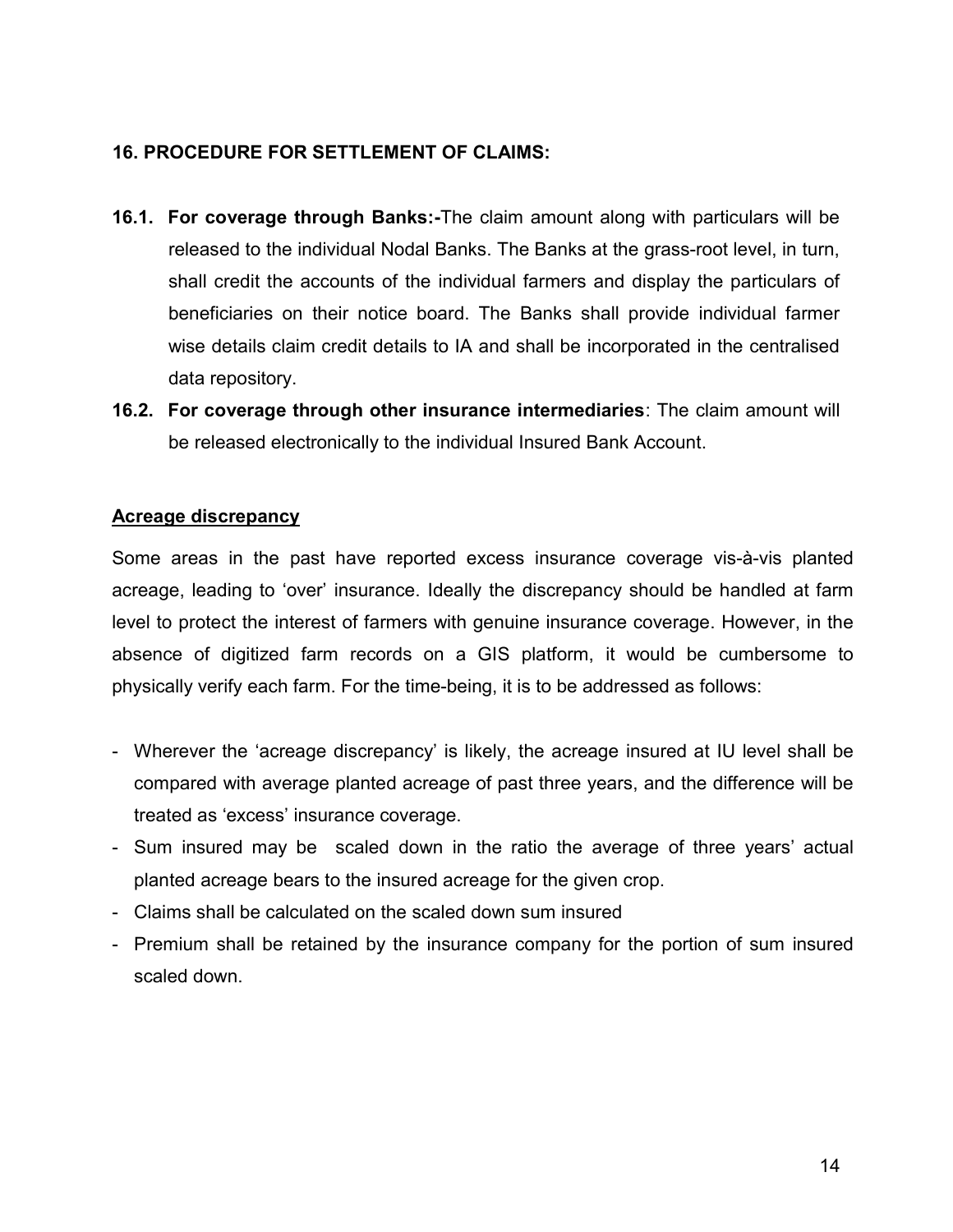Once the individual farms (plots / survey numbers) are digitized and available on a GIS platform, it is possible to overlay the crop cover as derived using satellite imagery on the GIS platform to identify the crop and estimate the cropped area on each farm. This should lead to identifying the acreage discrepancy at individual farm level.

#### 17. MANAGEMENT OF THE SCHEME AND REVIEW:

- 17.1. Government of India shall issue operational guidelines and modalities, which may be appended from time to time, for implementation of the scheme provisions with detailed steps and processes involved, terms and condition applicable, roles and responsibilities of various agencies involved in execution of the scheme and roles and responsibilities of other related stakeholders.
- 17.2. These operational modalities shall be considered as part of the scheme.
- 17.3. The scheme may be reviewed periodically and additions, deletions and modifications of the provisions may be done as deemed necessary.
- **17.4.** During each crop season, the agricultural situation will be closely monitored in the implementing States / Union Territories. The State / UT Department of Agriculture and district administration shall set up a District Level Monitoring Committee (DLMC), who will provide fortnightly reports of Agricultural situation with details of area sown, seasonal weather conditions, pest incidence, stage of crop failure (if any) etc.
- **17.5.** The operation of the Scheme will be reviewed annually, and modifications as may be required would be introduced. Periodic Appraisal Reports on the Scheme would be prepared by Ministry of Agriculture, the Government of India / Implementing Agency.

#### 18. PUBLICITY & AWARENESS:

18.1. Adequate publicity needs to be given in all the villages of the notified districts/ areas. All possible means of electronic and print media, farmer's fair, exhibitions including SMS messages, short films, and documentaries shall be utilized to create and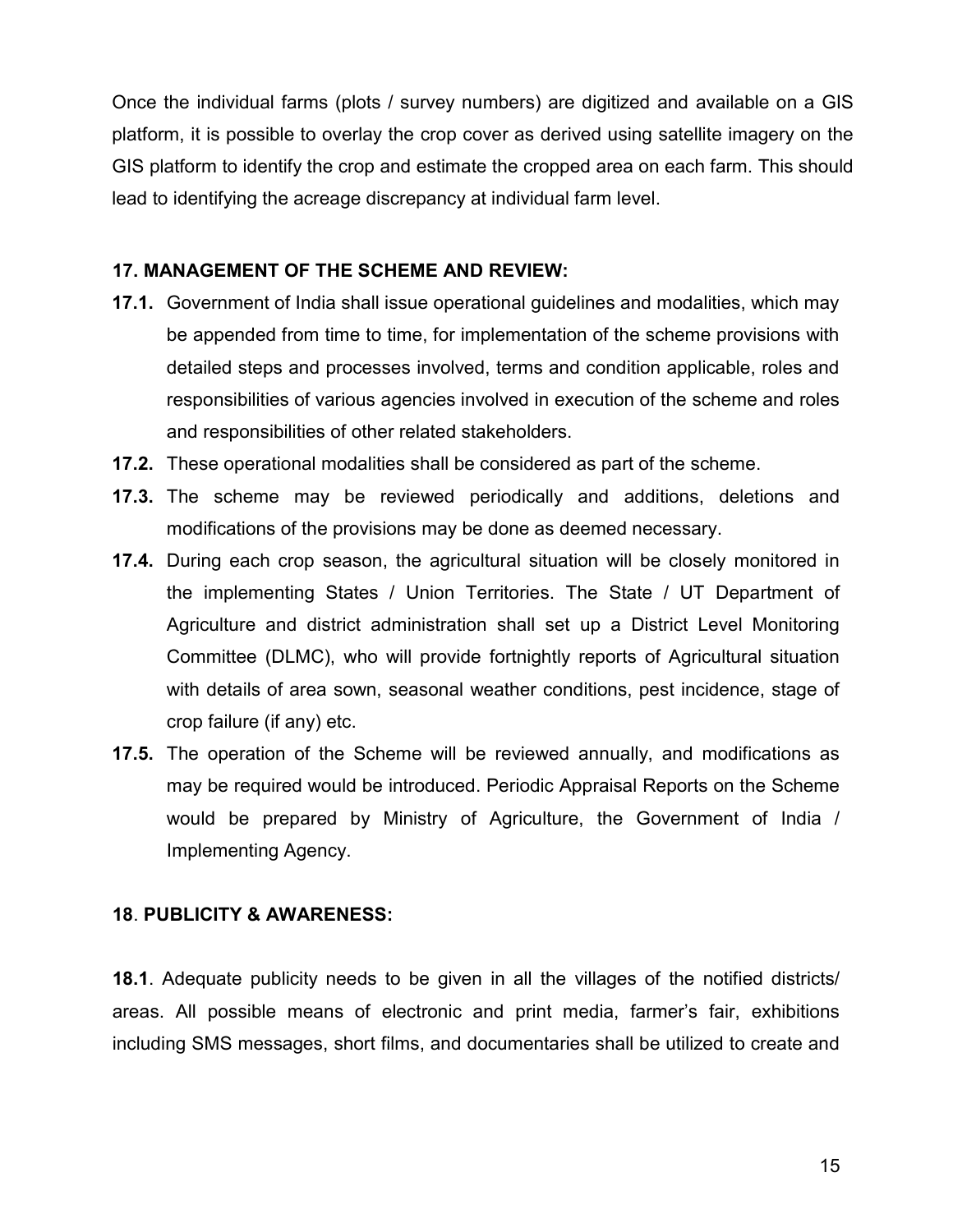disseminate awareness, benefits and limitations of the Scheme among the cultivators and the agencies involved in implementing the Scheme. Agriculture/Cooperation Department of the States in consultation with IA shall work out appropriate Plan for adequate awareness and publicity three months prior to the start of coverage period.

18.2. IA shall also assist the State Government/ UT in capacity building for effective implementation of the scheme and organize training workshops/sensitization programme for various stakeholders.

#### 19. SERVICE TAX:

19.1. PMFBY is a replacement scheme of NAIS / MNAIS, and hence exempted from Service Tax liability of all the services involved in the implementation of the scheme.

#### 20. USE OF INNOVATIVE TECHNOLOGY:

DAC&FW shall carry out pilots in select areas, in collaboration with various States/UTs, national and international research organisations / institutes, IMD, insurance companies, reinsurers etc. to make use of available technology in the fields of remote sensing, aerial imagery, satellites etc. that can help in acreage estimation, crop health / loss estimation, quicker yield estimation etc. with reduced manpower & infrastructure. With development of number of satellites with high resolution images orbiting the Earth, there have been great improvements in satellite imagery products. It has been reasonably proven the satellite imagery can help in demarcating the cropped areas into clusters on the basis of crop health. This feature can be successfully used to target the CCEs within the Insurance Unit (IU). Thus satellite imagery can help in 'smart sampling' of CCEs. While an IU with heterogeneous crop health may need standard sample of CCEs, for eg. 4 CCEs per Village / Village Panchayat for major crops, the more homogenous IU may need a lower sample size, say 2 CCEs. This is expected to minimize the total CCEs needed by about 30-40%. States should progressively adopt this technique in generating yield estimates.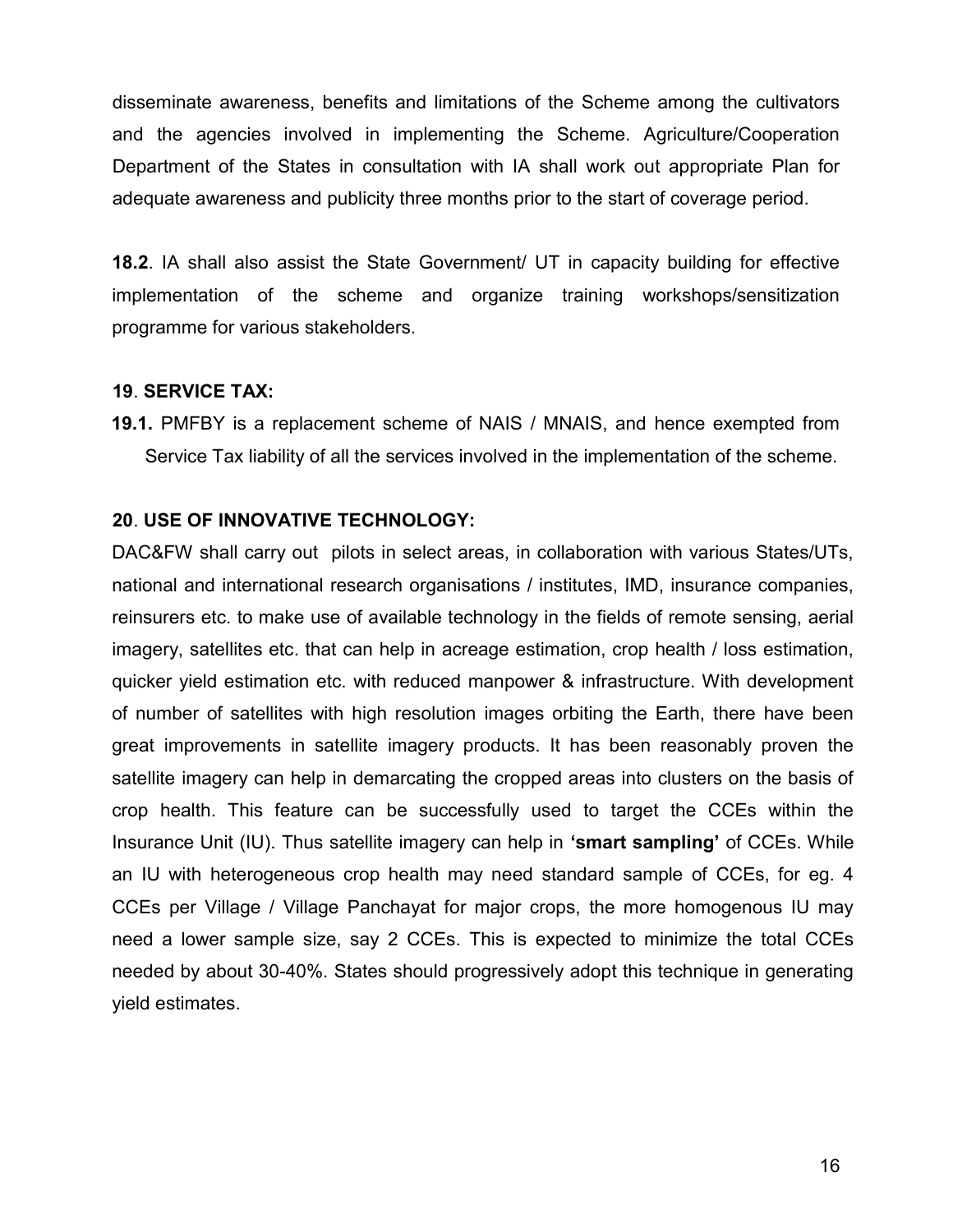After proven strong correlation between RST / Satellite Imageries results and yield estimates through CCEs, States may use the technologies in estimating the crop yields at IU level, subject to the satisfaction of Central and State Governments and insurance companies with the accuracy of the yield estimates to service the claims.

- 20.1. The integrity of CCEs will be verified by use of GPRS enabled Mobile phones with cameras/smart phones. These phones will also help in addressing the problem of area discrepancy by capturing pictures of standing crops and will also help in quicker, accurate estimation of yields.
- 20.2. Such technologies, after due consideration of pilot results by the Government shall be included in the Scheme.
- 20.3. All state government shall use technology initiatives in the conduct and supervision of CCEs to provide the yield data with minimum delay to IA for quick processing of the claims. The state governments shall also use technology initiatives in the reporting of loss reports for on-account claim settlement, Claim intimations for Localized calamity and Post-Harvest losses.
- 20.4. A centralized repository shall be maintained. Appropriate application (web based, app based etc.) would be developed by NIC. The State Government, IA, Banks, Insurance Intermediaries shall use this applications for inputting various operational data like notification related data, individual farmer wise insurance coverage and claims details, crop loss details etc.

#### 21. REVIEW OF THE SCHEME

State Governments will review the performance of the scheme after one year and point out corrections, if any, required in any of the provisions of the scheme to Govt. of India.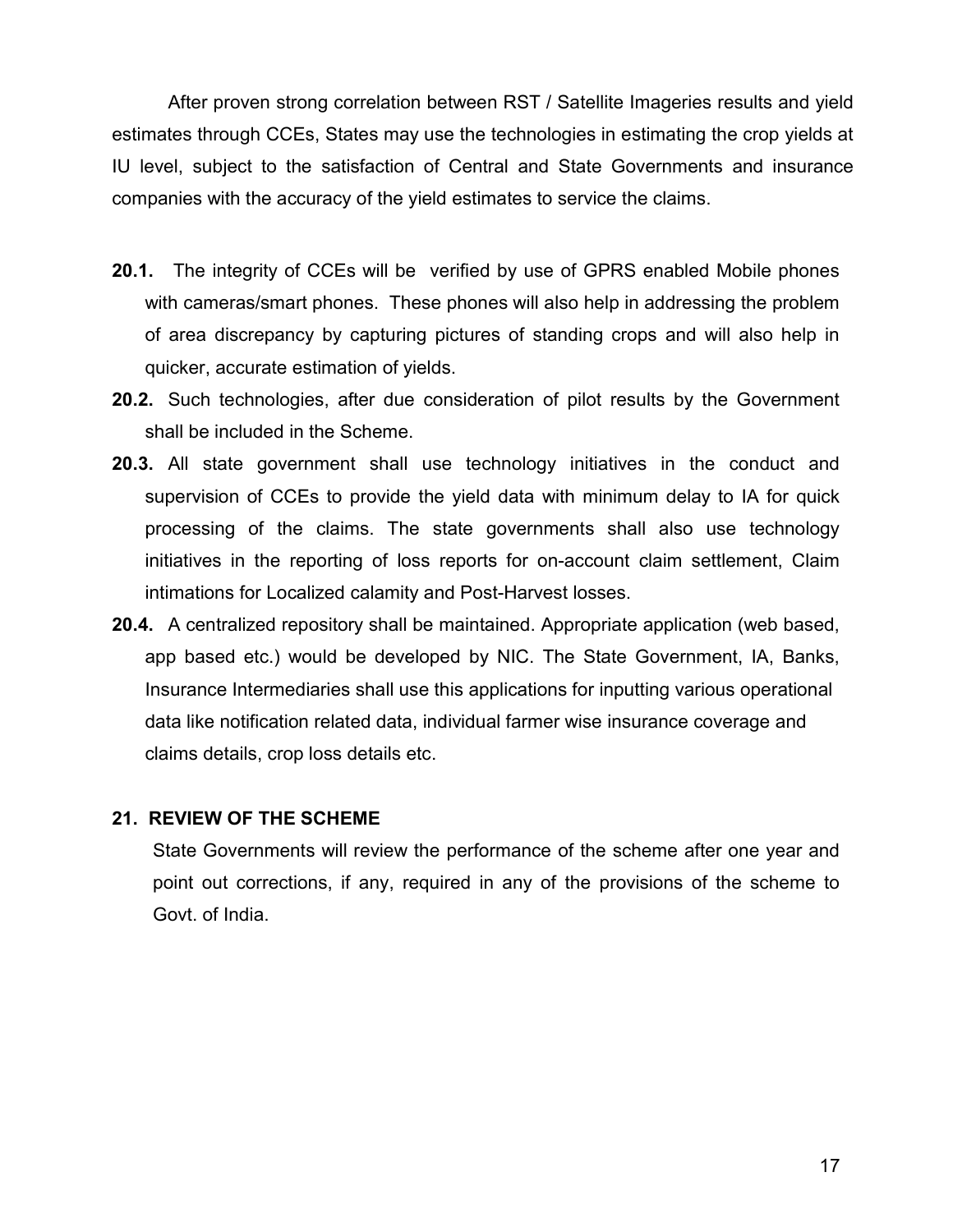# Weather Based Crop Insurance Scheme (WBCIS):-

 The structure of farmer's premium under WBCIS will be at par with the proposed PMFBY. Also, the Criteria of selection of Implementing Agency and area allocation will be same as PMFBY.

| Sr.<br>No. | <b>Premium Slab</b> | Subsidy by Central and State Government on 50 : 50 basis<br>and premium payable by farmer               |
|------------|---------------------|---------------------------------------------------------------------------------------------------------|
| $1_{-}$    | Upto 2%             | No subsidy.                                                                                             |
| 2.         | $> 2 - 5%$          | 25% subsidy subject to minimum net premium of 2%<br>payable by farmer.                                  |
| 3.         | $> 5 - 8 \%$        | 40% subsidy subject to minimum net premium of 3.75%<br>payable by farmer                                |
| 4.         | $> 8\%$             | 50% subsidy subject to minimum net premium of 4.8% and<br>maximum net premium of 6% payable by farmers. |

# Revised Premium Subsidy Structure

The rate of Insurance Charges payable by the farmer will be as per the following table:

| S.No          | <b>Season</b>    | <b>Crops</b>                                                           | <b>Maximum Insurance</b><br>charges payable by farmer |
|---------------|------------------|------------------------------------------------------------------------|-------------------------------------------------------|
|               |                  |                                                                        | (% of Sum Insured)                                    |
|               | Kharif           | Food & Oilseeds crops (all<br>cereals, millets, & oilseeds,<br>pulses) | 2.0% of SI or Actuarial rate,<br>whichever is less    |
| $\mathcal{P}$ | Rabi             | Food & Oilseeds crops (all<br>cereals, millets, & oilseeds,<br>pulses) | 1.5% of SI or Actuarial rate,<br>whichever is less    |
| 3             | Kharif &<br>Rabi | Annual Commercial / Annual<br>Horticultural crops                      | 5% of SI or Actuarial rate,<br>whichever is less      |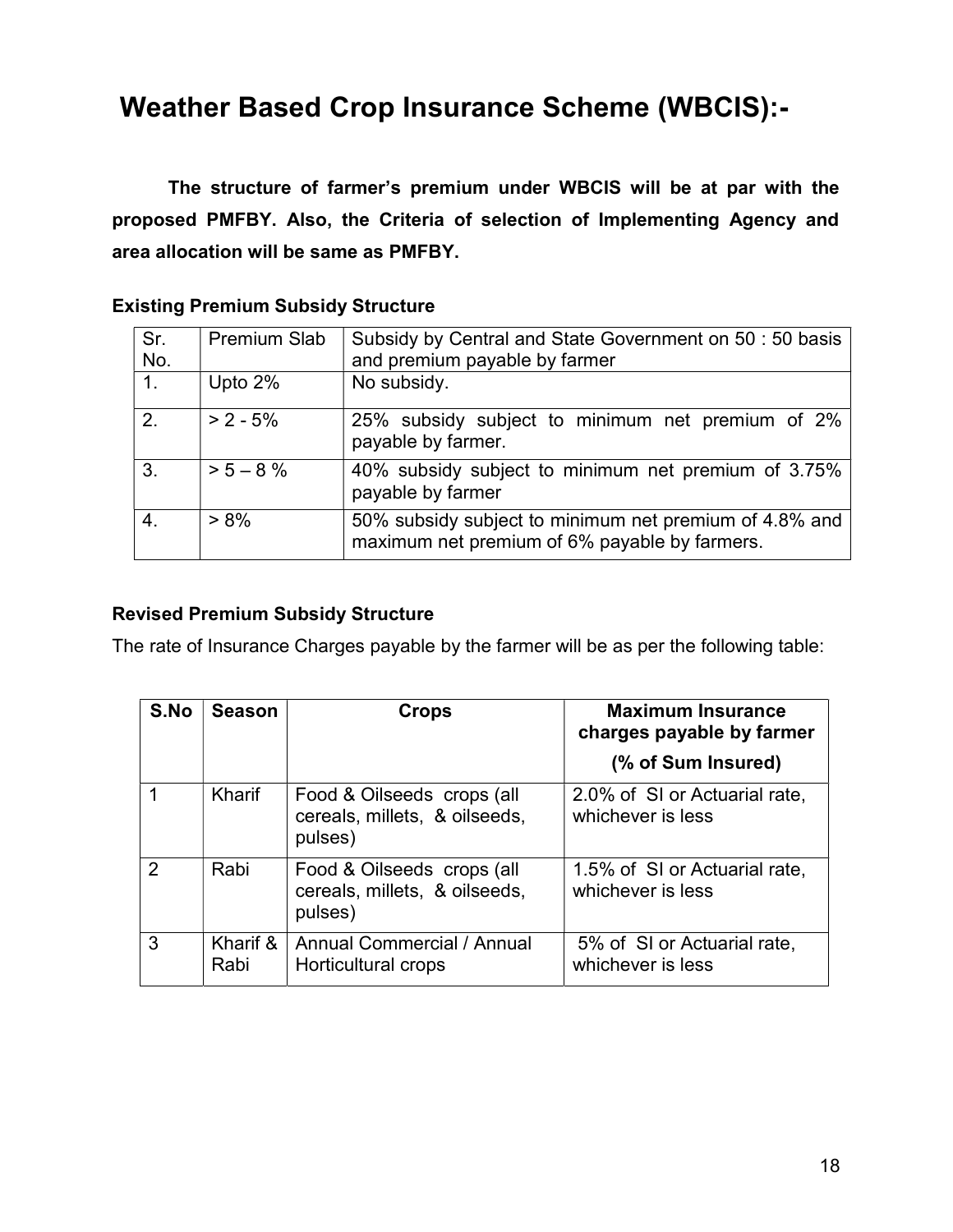# Unified Package Insurance Scheme (UPIS)

# 1. Nature of the Scheme:

1.1 Unified Package Insurance Scheme aims at providing financial protection to citizens associated in agriculture sector, thereby ensuring food security, crop diversification and enhancing growth and competitiveness of agriculture sector besides protecting farmers from financial risks.

The cover will be for one full year except for Crop Insurance (which will be bi-annual separately for Kharif and Rabi seasons) renewable from year to year. The scheme would be offered / administered through AIC & empanelled General Insurance Companies willing to offer the product on similar terms with necessary approvals and allocation of area on pilot basis.

The Loanee farmers will be covered through Banks/Financial Institutions whereas nonloanee farmer shall be covered through banks and/or insurance intermediaries.

# Suitability:

- a) This policy is designed to take care of the insurance needs of farmers associated with agriculture activities. This policy provides yield based crop insurance to the farmer based on his ownership rights of land and sown crop.
- b) It covers both the personal assets of the farmer like the dwelling & its contents (Fire), the other assets which help him in earning his livelihood such as Agricultural Pump Sets, and Agriculture Tractor owned by farmer.
- c) The policy also provides protection to farmer and his/her family members in case of the Accidental Death / Disablement, accidental insurance protection of farmer's school/college going children and provisioning of education fee to the students in case of death of parent.
- d) Life insurance protection to the farmer and his/her family members.
- e) The policy will be issued for a period up to 1 year.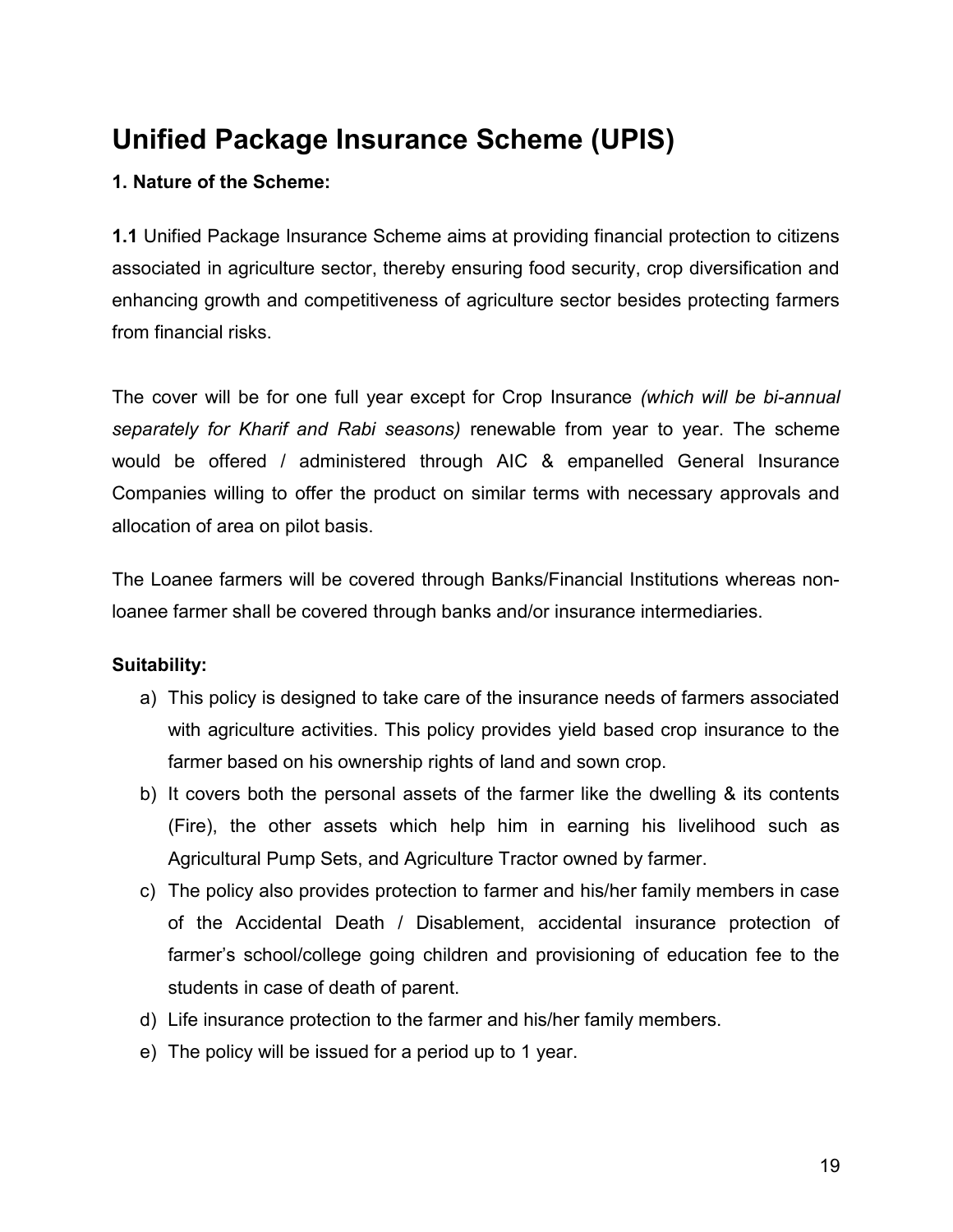#### Salient Features and Benefits:

- 1. The farmers package policy will be underwritten by the General Insurance Companies empanelled by DAC&FW under crop insurance programmes and/or designated by this Department or through GIC Companies having tie-up with concerned F.I./Banks for non-crop sections of the policy.
- 2. The policy contains 7 Sections. Crop Insurance is mandatory. However, farmers have to choose at least two other sections also to avail the applicable subsidy under crop insurance section.
- 3. In case of crop insurance, applicable Farmer's share of premium ranging between 1.5% to 5% based on their insured crops is payable by farmer & in case Actuarial premium is more, the Government will provide subsidy equivalent to the difference between Actuarial premium and premium paid by farmer. The crop insurance is based on area approach whereas all other sections are on individual basis.
- 4. If the farmers already availed any insurance policy of similar nature and sum insured not less than as mentioned in the policy than they would be exempted from taking such section(s). However details of such policy would be provided in their proposal form.
- 5. The rates above are indicative & subject to the concurrence of the insurers.
- 6. Sum Insured and premium rates are provisionally taken and may change according to the risk(s).
- 7. The detailed section wise tentative sum insured and applicable premium for the farmer(s) are in the proposal forms enclosed at **Annexure-I**
- 8. The above premium rates are without service tax which is likely to be exempted.

The Section – wise details of the scheme are as under: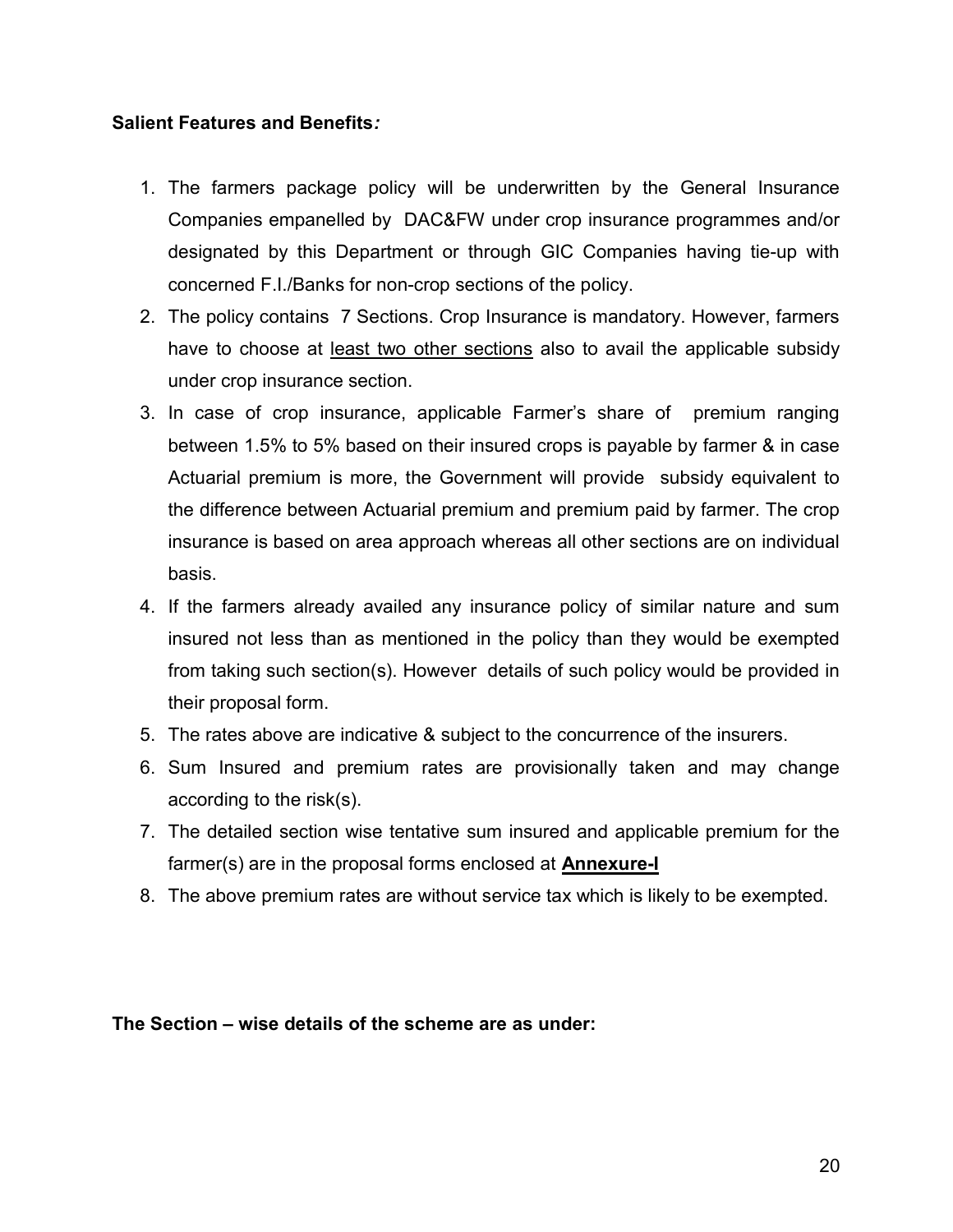#### SECTION-1

## CROP INSURANCE :- PMFBY/WBCIS/ – State can choose any of these two

## SECTION – 2

#### BUILDING AND CONTENTS INSURANCE (FIRE AND ALLIED PERILS)

The indemnity under this section is based on declared sum insured basis (first loss basis)

The Company will indemnify the Insured in respect of loss of or damage to the Contents/Buildings whilst contained in the insured premises by:

- a) Fire, Lighting, Explosion of gas in domestic appliances,
- b) Bursting and overflowing of water tanks, apparatus or pipes,
- c) Aircraft or articles dropped therefrom,
- d) Riot, Strike, or Malicious Act,
- e) Earthquake, (Fire and / or Shock) Subsidence and Landslide (including Rockslide) damage
- f) Flood, inundation, storm, tempest, typhoon, hurricane, tornado or cyclone.
- g) Impact damage

#### SPECIAL EXCEPTIONS

The Company shall not be liable in respect of:

- a) Loss or damage by burglary and / or housebreaking or theft where any member of the insured's family is concerned as principal or accessory.
- b) Loss of or damage to articles of consumable nature.
- c) Loss of or damage to money, securities, stamps, stamp collections, bullion, livestock, motor vehicles and pedal cycles.
- d) Loss of or damage to deeds, bonds, bills of exchange, promissory notes, shares and stock certificates, business books, manuscripts, documents of any kind, unset precious stones and Jewelry and Valuable.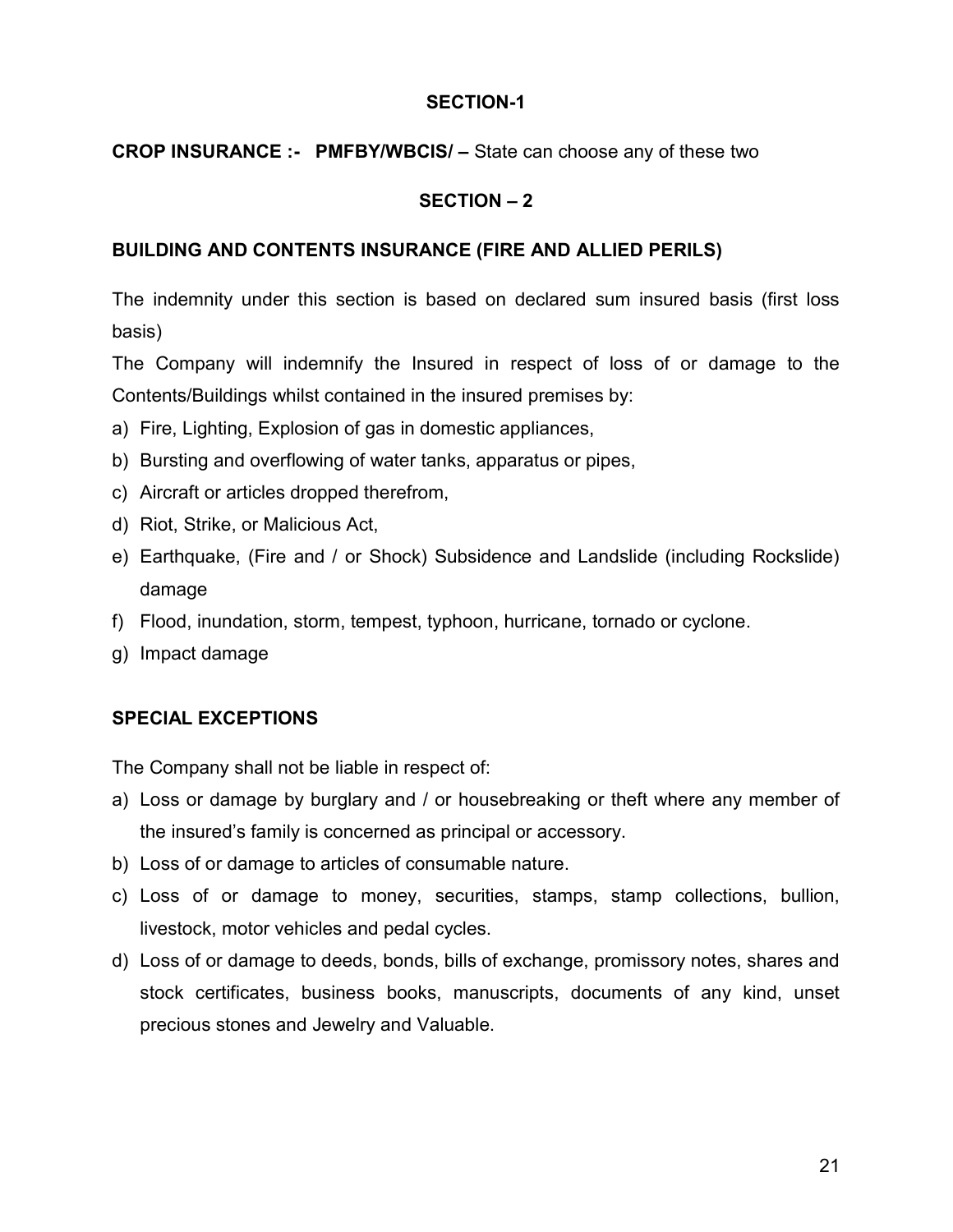## SECTION – 3

# Personal Accident Insurance (Coverage as per Pradhan Mantri Suraksha Bima Yojana)

## DETAILS OF THE SCHEME:

The scheme will be a one year cover, renewable from year to year, Accident Insurance Scheme offering accidental death and disability cover for death or disability on account of an accident. The scheme would be offered / administered through Public Sector General Insurance Companies (PSGICs) and other General Insurance Companies willing to offer the product on similar terms with necessary approvals and tie up with Banks for this purpose. Participating banks will be free to engage any such insurance company for implementing the scheme for their subscribers.

Scope of coverage: All savings bank account holders in the age 18 to 70 years in participating banks will be entitled to join. In case of multiple saving bank accounts held by an individual in one or different banks, the person would be eligible to join the scheme through one savings bank account only. Aadhar would be the primary KYC for the bank account.

Enrollment Modality / Period: The cover shall be for the one year period stretching from 1 $^{\rm st}$  June to 31 $^{\rm st}$  May for which option to join / pay by auto-debit from the designated savings bank account on the prescribed forms will be required to be given by 31<sup>st</sup> May of every year, extendable up to 31<sup>st</sup> August. Joining subsequently on payment of full annual premium may be possible on specified terms. However, applicants may give an indefinite / longer option for enrollment / auto-debit, subject to continuation of the scheme with terms as may be revised on the basis of past experience. Individuals who exit from the scheme at any point may re-join the scheme in future years through this modality. New entrants into the eligible category from year to year or currently eligible individuals who did not join earlier shall be able to join in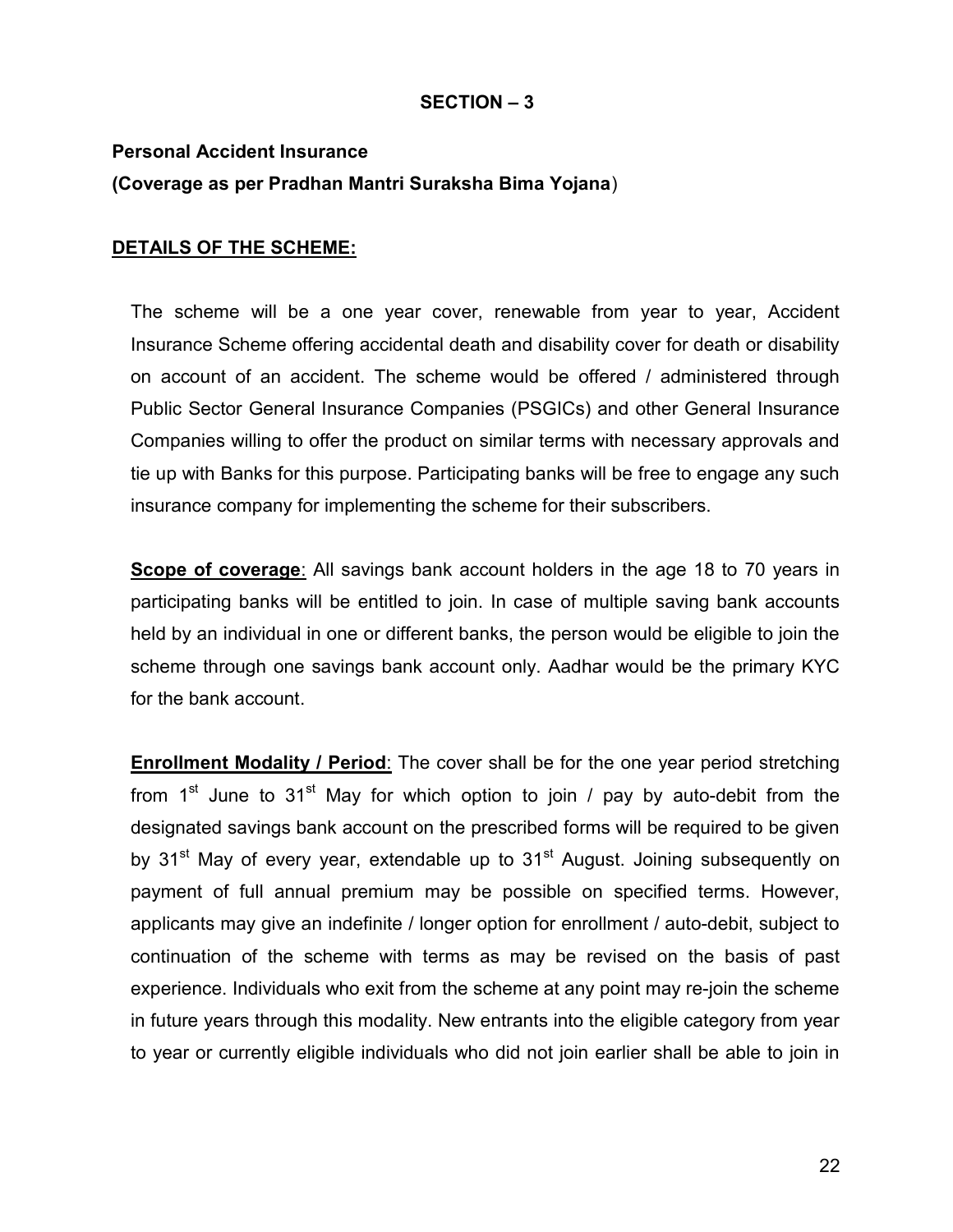future years while the scheme is continuing.

Benefits: As per the following table:

|    | <b>Table of Benefits</b>                                                                                                                                      | <b>Sum Insured</b> |
|----|---------------------------------------------------------------------------------------------------------------------------------------------------------------|--------------------|
| a. | Death                                                                                                                                                         | Rs. 2 Lakh         |
| b  | Total and irrecoverable loss of both eyes or loss of use of<br><b>both</b><br>hands or feet or loss of sight of one eye and loss of use of<br>hand or<br>foot | Rs. 2 Lakh         |
| C. | Total and irrecoverable loss of sight of one eye or loss of<br>use of<br>one hand or foot                                                                     | Rs. 1 Lakh         |

**Premium:** Rs.12/- per annum per member. The premium will be deducted from the account holder's savings bank account through 'auto debit' facility in one installment on or before 1<sup>st</sup>June of each annual coverage period under the scheme. However, in cases where auto debit takes place after  $1<sup>st</sup>$  June, the cover shall commence from the first day of the month following the auto debit.

Eligibility Conditions: The savings bank account holders of the participating banks aged between 18 years (completed) and 70 years (age nearer birthday) who give their consent to join / enable auto-debit, as per the above modality, will be enrolled into the scheme. In case of Joint Account holders, both the account holders are eligible to join on payment of premium for each account holders.

Master Policy Holder: Participating Bank will be the Master policy holder on behalf of the participating subscribers. A simple and subscriber friendly administration & claim settlement process shall be finalized by the respective general insurance company in consultation with the participating Banks.

Termination of cover: The accident cover for the member shall terminate on any of the following events and no benefit will be payable there under:

1) On attaining age 70 years (age nearest birthday).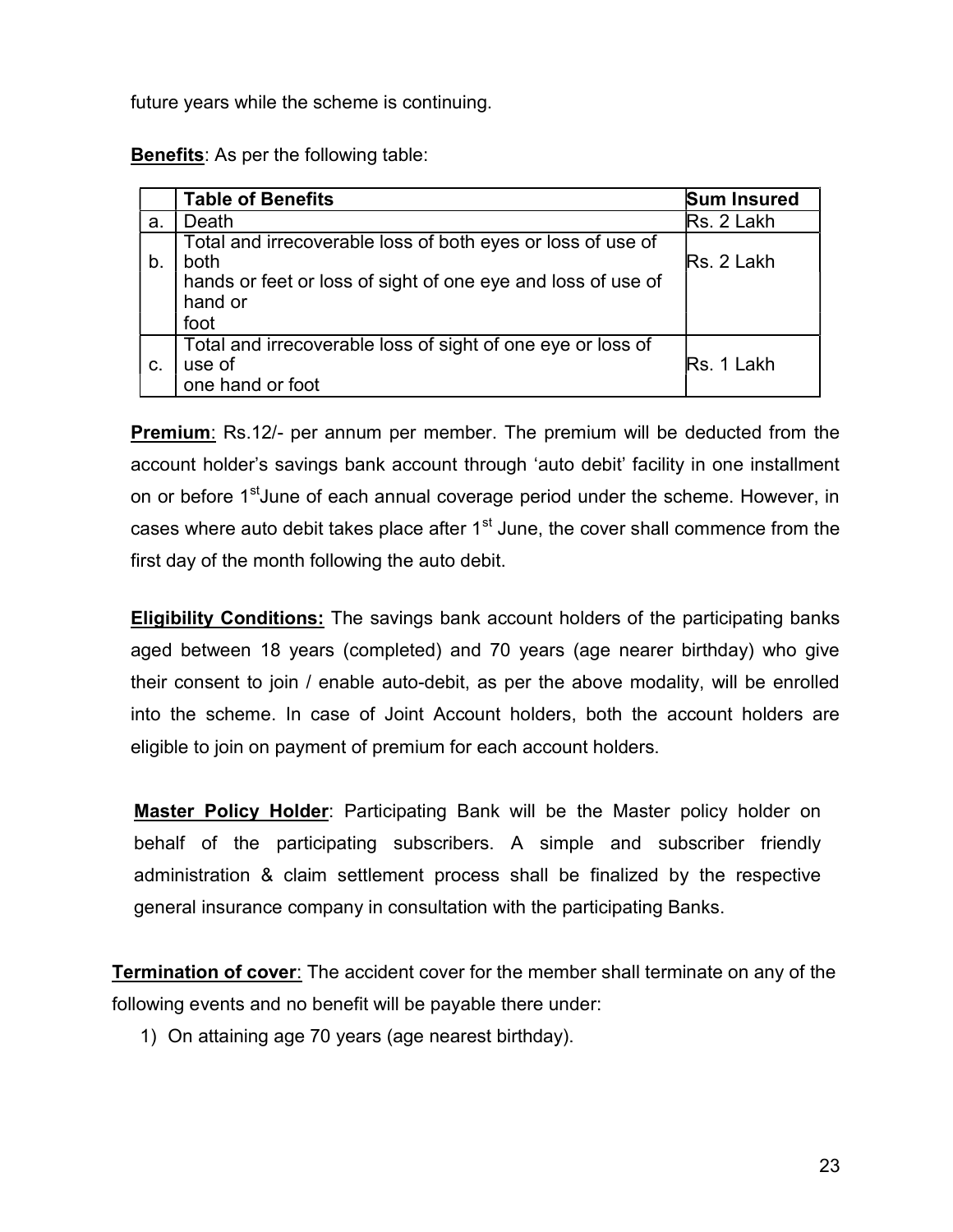- 2) At the time of renewal, closure of account with the Bank or insufficiency of balance to keep the insurance in force.
- 3) In case a member is covered through more than one account and premium is received by the Insurance Company inadvertently, insurance cover will be restricted to one only and the premium shall be liable to be forfeited.
- 4) If the insurance cover is ceased due to any technical reasons such as insufficient balance on due date for renewal or due to any administrative issues, the same can be reinstated on receipt of full annual premium, subject to conditions that may be laid down. During this period, the risk cover will be suspended and reinstatement of risk cover will be at the sole discretion of Insurance Company.
- 5) Participating banks will deduct the premium amount in the same month when the auto debit option is given, preferably in May of every year, and remit the amount due to the Insurance Company in that month itself.

## Administration:

The scheme, subject to the above, will be administered as per the standard procedure stipulated by the Insurance Company. The data flow process and data proforma will be provided separately.

It will be the responsibility of the participating bank to recover the appropriate annual premium from the account holders within the prescribed period through 'auto-debit' process.

Enrollment form / Auto-debit authorization in the prescribed proforma shall be obtained and retained by the participating bank. In case of claim, the Insurance Company may seek submission of the same. Insurance Company reserves the right to call for these documents at any point of time.

The experience of the scheme will be monitored on yearly basis for re-calibration etc.,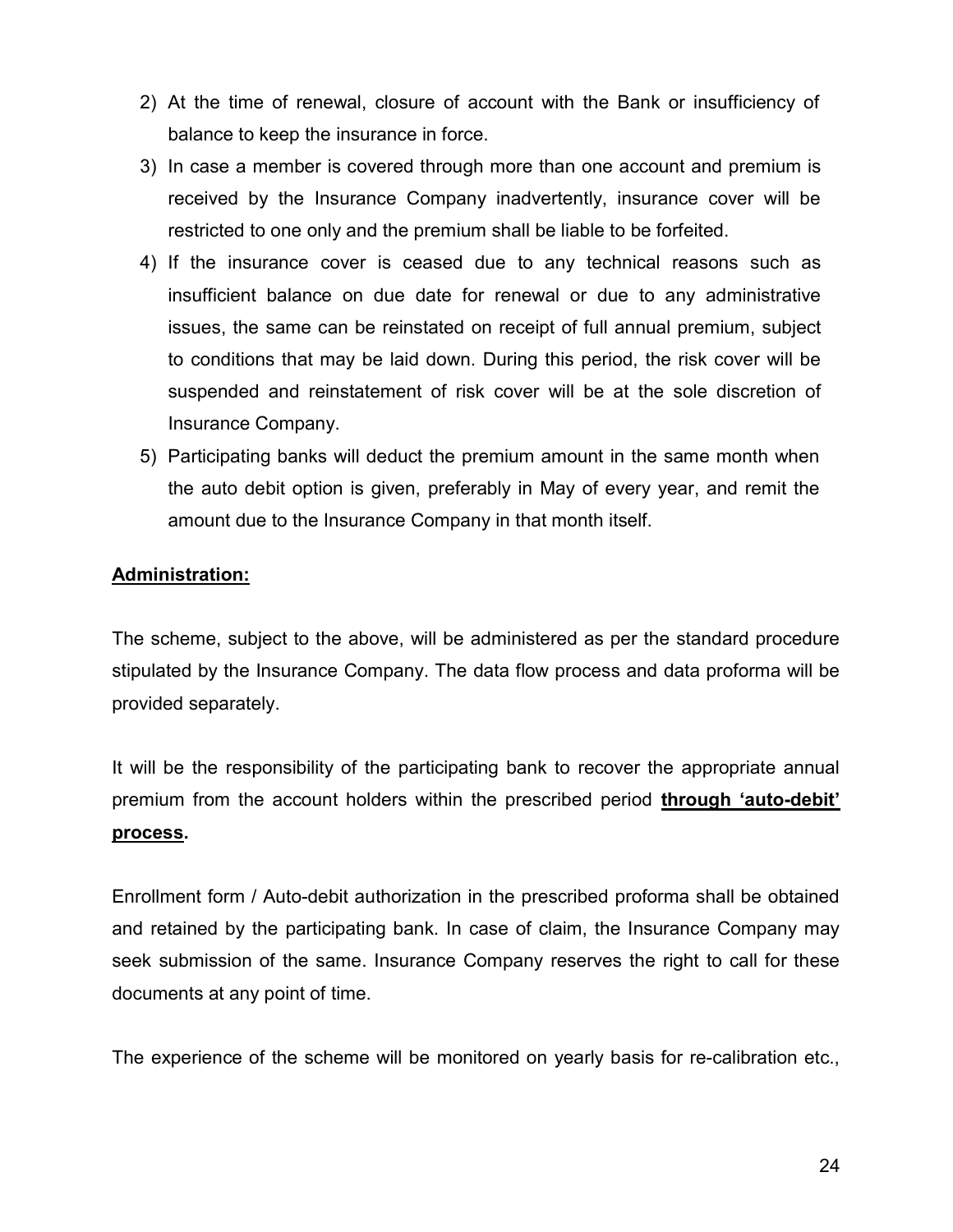as may be necessary.

## Appropriation of Premium:

- 1) Insurance Premium to Insurance Company: Rs.10/- per annum per member
- 2) Reimbursement of Expenses to BC/Micro/Corporate/Agent : Rs.1/- per annum per member
- 3) Reimbursement of Administrative expenses to participating Bank: Rs.1/- per annum per member

The scheme is liable to be discontinued prior to commencement of a new future renewal date if circumstances so require.

#### SECTION – 4

#### Agriculture Pumpset Insurance (Upto 10 Horse Power)

The Insurance covers the Centrifugal pump sets (electrical and diesel) upto 10 Horsepower capacity which are used for agricultural purposes only.

# SCOPE OF COVER:

- a) Fire & lightning
- b) /Burglary (due to violent forcible entry provided the pump set is kept in a locked enclosure).
- c) Mechanical / electrical
- d) Riot, Strike, malicious damage

#### SPECIFIC EXCLUSION TO AGRICULTURAL PUMPSET INSURANCE

a) Normal wear & tear, gradual deterioration due to atmospheric condition or otherwise.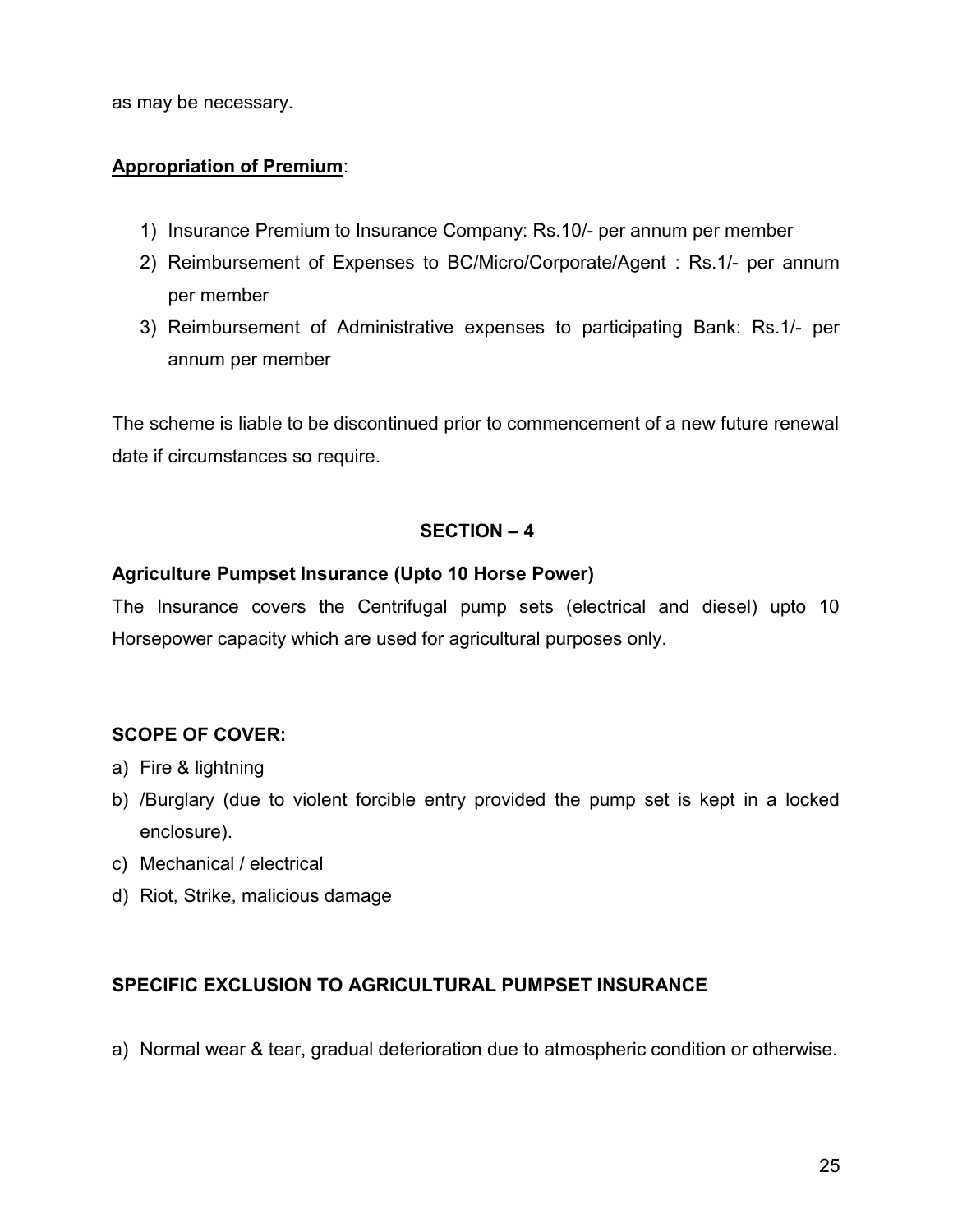- b) Wilful act or gross negligence of the Insured or his representatives.
- c) Faults existing at the time of commencement of insurance and known to the Insured or his representative.
- d) Loss or damage for which the manufacturer or supplier of property is responsible either by law or under contract.
- e) Cost of dismantling, transport to workshop and back as also cost of re-erection.

# SPECIAL CONDITIONS

In the event of any occurrence which might give rise to a claim under this Section, the Insured shall -

- a) immediately notify the Policy issuing Office of the Company by telephone or telegram as well as in writing giving an indication as to the nature and extent of loss or damage.
- b) take reasonable steps within his power to minimise / restrain the loss or damage of liability.
- c) preserve the damaged or defective parts and make them available for inspection by an Official or Surveyor of the Company.
- d) furnish all such information and documentary evidences as the Company may require.
- e) the Company shall not be liable for any loss or damage on which notice and completed claim form have not been received by the Company within 14 days of its occurrence.

The liability of the Company under this Section in respect of any item of property sustaining damage for which indemnity is provided, shall cease if the same item is kept in operation without being repaired to the satisfaction of the Company.

# SECTION – 5

# AGRICULTURAL TRACTORS INSURANCE

As per the provisions, terms, exceptions, conditions and endorsements as per standard Motor Policy.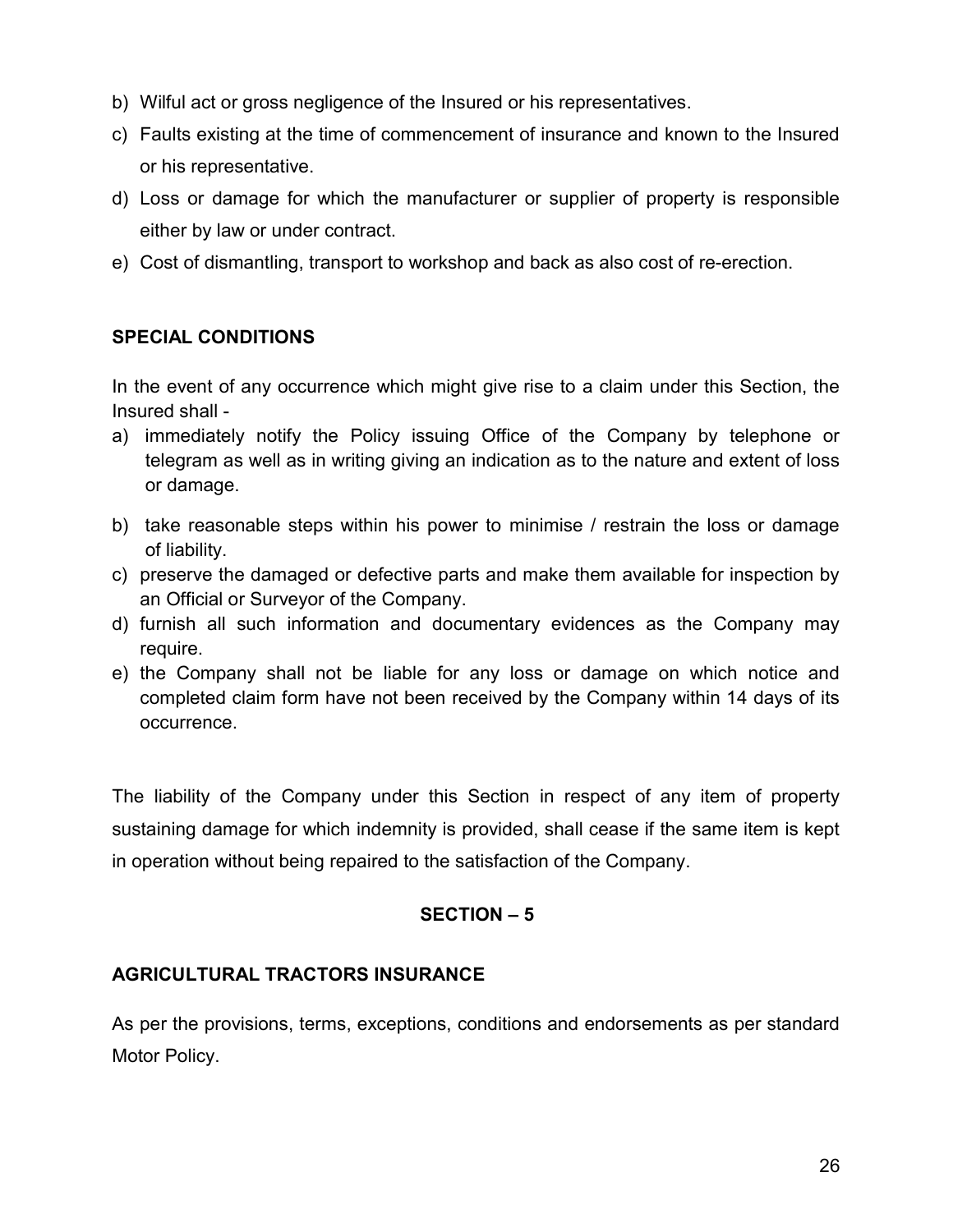Covers the insured against loss or damage to the Agriculture Tractor by fire, explosion, self-ignition or lightning, burglary, housebreaking, theft, riot and strike, earthquake, fire and shock, inundation, typhoon, hurricane, storm, tempest, cyclone, hailstorm, frost, landslide/rockslides by accidental external means, malicious act, terrorism activity while in transit by road, rail, inland waterway. Also provides coverage against death or permanent disablement of the driver, due to an accident while driving the Tractor insured during any one policy period.

Legal Liability to Third Parties: - Compensates for death/ bodily injury to third parties up to in the event of tractor being involved in an accident as per M.V. Act, 1988.

# SECTION – 6

## STUDENT SAFETY INSURANCE

Schedule of Benefits (for Parent/ Student): SI per student

- 1. Accidental death: Rs. 50000 (parent/student)
- 2. Permanent total disablement: Rs. 50000 (student)
- 3. Loss of one limb/Eye: Rs. 25000 (student)
- 4. Accidental hospitalization: Rs. 5000 (student)

In case of death of Father or Mother, the Claim amount to be converted into FD in the name of student till attainment of adulthood.

#### Part 1

A) If at any time during the currency of this policy the parent / guardian/ student named in the schedule shall sustain any bodily injury resulting solely and directly from accident caused by external violent and visible means and if such injury shall within six calendar months of the occurrence be the sole and direct cause of death or total and irrecoverable loss of two limbs or two eyes or 100%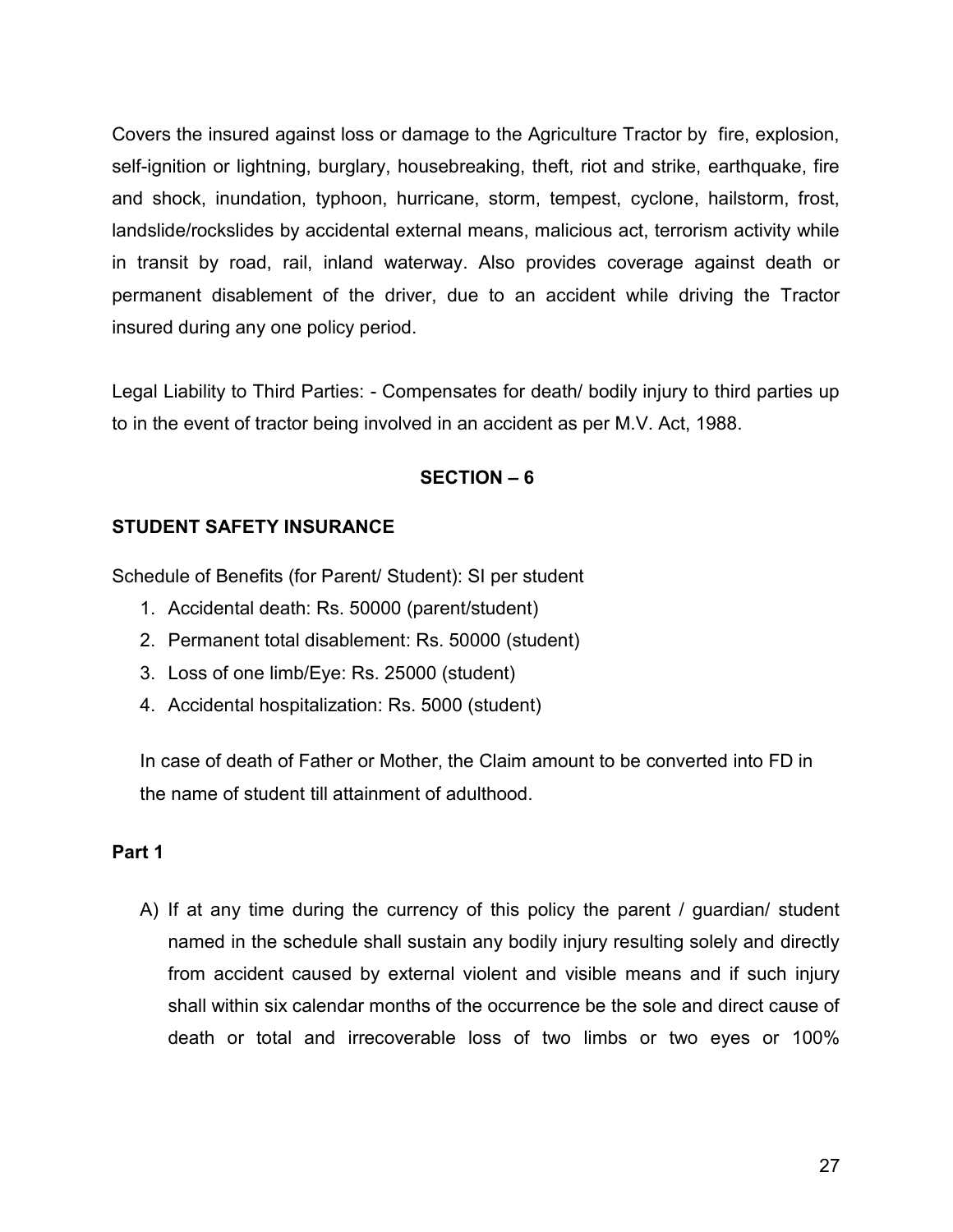Permanent Total Disablement (permanently totally and absolutely disable the parent /guardian from engaging in any employment or occupation of any description whatsoever) then the company shall pay to the insured Student or parent / guardian as the case may be the capital sum insured stated in the schedule.

B) In addition to the above benefit mentioned under (A) (if liability is admitted under clause A above) the student shall be reimbursed for the unexpired period of study, the tuition fee, development expenses, boarding and lodging charges and other insured expenses (excluding payments made prior to accident and / or overdue payments as on date of accident) on actual basis subject to the maximum limits as stated in the schedule of benefit.

#### Part 2&3

If at any time during the currency of this policy the insured Student shall sustain any bodily injury resulting solely and directly from accident caused by external violent and visible means and if such injury shall within six calendar months of the occurrence be the sole and direct cause of death or total and irrecoverable loss of two limbs or two eyes or 100% Permanent Total Disablement (permanently totally and absolutely disable the insured student from engaging in any employment or occupation of any description whatsoever) then the company shall pay to the parent / guardian or insured Student as the case may be the capital sum insured stated in the schedule of benefits. In case of death of both student and the parent / guardian named in the schedule of the policy resulting solely and directly from same accident caused by outward, violent and visible means, within six calendar months of its occurrence then the company shall pay the legal heir of the parent / guardian sums stated in the schedule.

Part 4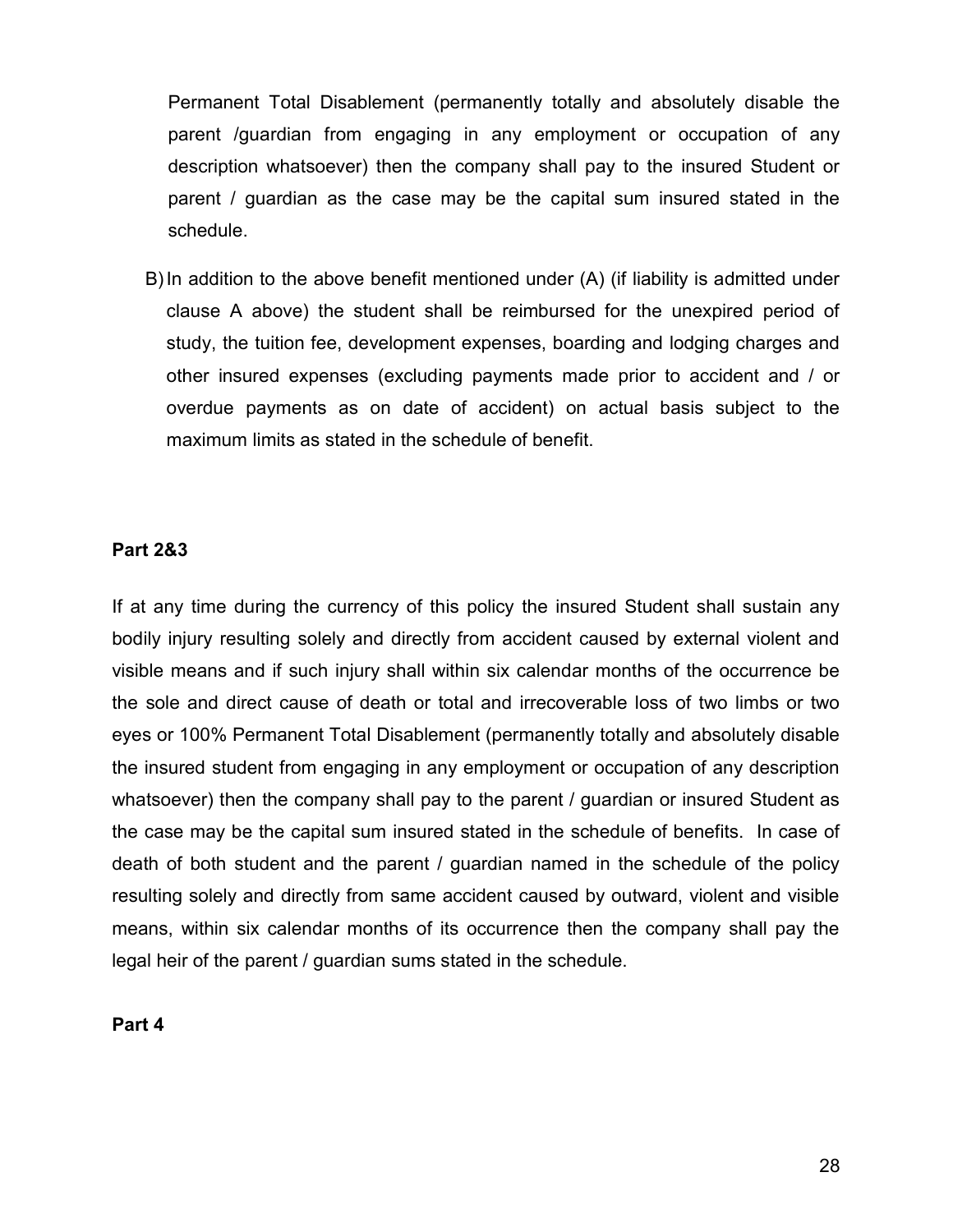Subject to the terms, conditions & exclusions the Company undertakes that if during the period stated in the Policy any insured student contracts any disease or suffers from any illness or sustains any bodily injury through accident, and takes treatment at any Nursing Home/Hospital in India as an inpatient, the Company will pay to the Insured Person such expenses as are reasonably and necessarily incurred subject to the limits prescribed but not exceeding the Sum Insured in any one period of insurance stated against that person in the policy.

#### SECTION – 7

## LIFE INSURANCE

## (as per Pradhan Mantri Jeevan Jyoti Bima Yojna (PMJJBY)

Benefits:

- 1. Death Cover : Rs. 2,00,000 per member
- 2. To be provided by Life Insurance Companies

#### RULES OF THE SCHEME

- a) In these Rules, the following words and expressions shall unless repugnant to the context, have the following meanings:-
- b) "THE SCHEME" shall mean 'PRADHAN MANTRI JEEVAN JYOTI BIMA YOJANA' for the Savings Bank Account Holders of 'BANK'.
- c) "THE RULES" shall mean the Rules of the Scheme as set out below and as amended from time to time.
- d) "THE MEMBER" shall mean a Savings Bank Account Holder who has been admitted to benefits of the Scheme and on whose life an assurance has been or is to be effected in accordance with these Rules.
- e) "TERMINAL DATE" shall mean in respect of each Member the Annual Renewal Date following the date on which member completes the age of 55 or the member closes his account with the Bank or discontinuance of premium payment whichever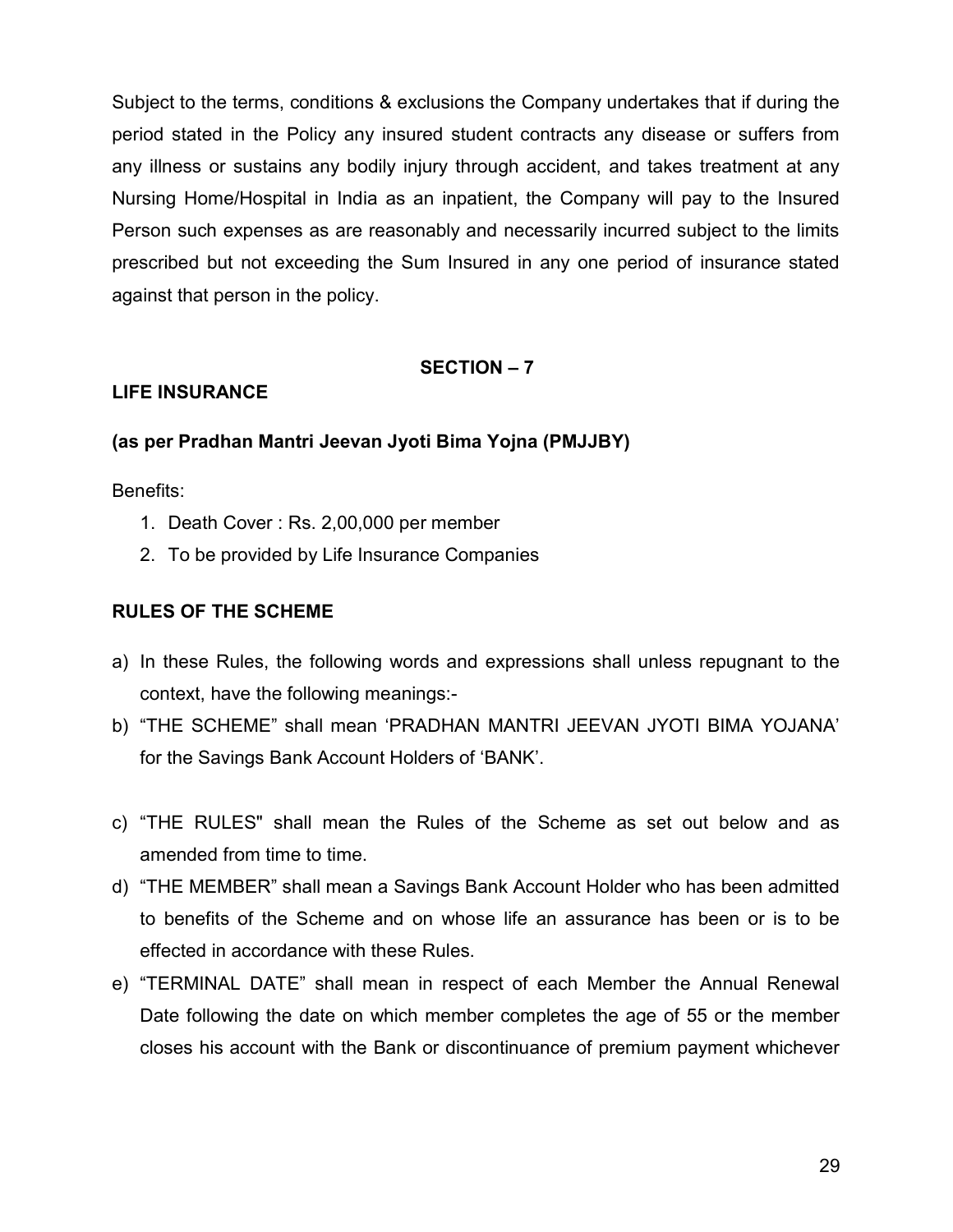is earlier.

- f) "THE ASSURANCE" shall mean the particular Assurance to be effected on the life of the Member.
- g) "THE BENEFICIARY" shall mean the person or persons who has/have been appointed by the Member as Nominee and whose name or names have been entered in the Bank Records.

# ELIGIBILITY:-

The savings bank account holder of the participating banks aged between 18 years (completed) and 50 years (age nearer birthday) and who have given the consent to join the scheme during the 'enrollment period' are eligible to join the scheme.

# ADMISSION OF AGE:

Age as recorded by the Bank as per the Age Proof submitted by the Savings Bank Account holder.

# EVIDENCE OF HEALTH:

Satisfactory evidence of health as required by the insurance company shall be furnished by every eligible member, at the time of his entry into the Scheme, after the 'Enrollment Period', as incorporated in the "Consent-cum- Declaration Form" for joining the scheme.

# PREMIUM:

Premium to be deducted from member's SB Account. The premium is Rs.330/- plus Service Tax (if payable) irrespective of date of entry i.e. during enrollment period or after that date during the first year. Renewal premium is chargeable as per the rate decided from time to time on Annual Renewal dates.

# ASSURANCE: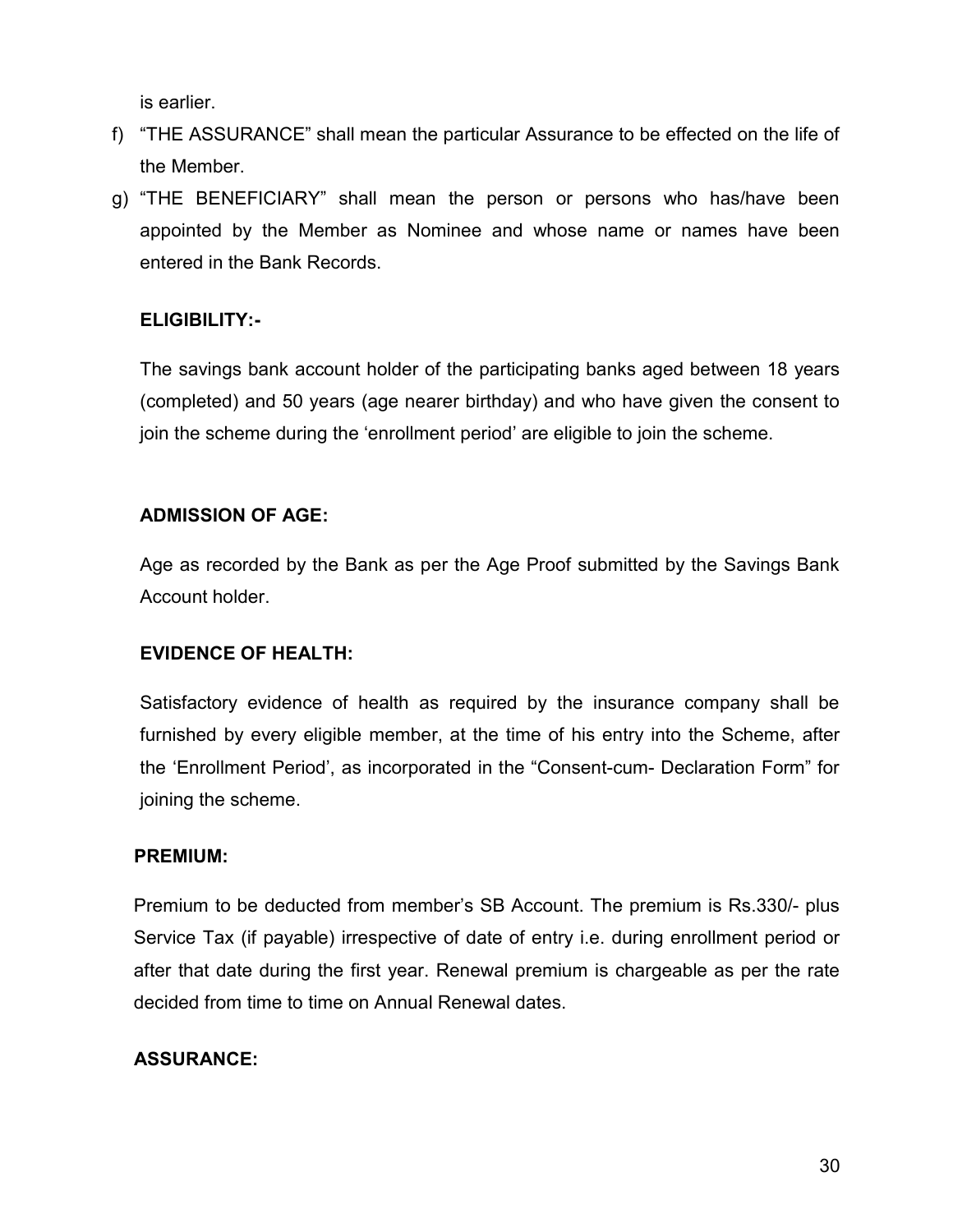An assurance of Rs.2,00,000/- on death of the insured member is payable to the Nominee.

## BENEFITS ON DEATH PRIOR TO TERMINAL DATE :

Upon the death of the Member prior to Terminal Date, the sum assured under the Assurance shall be payable to the nominated Beneficiary, provided the assurance is kept in force by payment of premium for that member.

# TERMINATION OF ASSURANCE:

The Assurance on the life of a Member shall terminate on an Annual Renewal Date upon happening of any of the following events and no benefit will become payable thereunder:-On attaining age 55 years (age nearest birthday) on annual renewal date.

Closure of account with the Bank or insufficiency of balance to keep the insurance in force.

# SUSPENSION OF RISK:

If the insurance cover is ceased due to any technical reasons such as insufficient balance for payment of premium on due date of renewal, the same can be reinstated after the grace period on receipt of premium and a satisfactory statement of good health.

# RESTRAINT ON ANTICIPATION OR ENCUMBRANCE :

The benefits assured under the Scheme are strictly personal and cannot be assigned, charged or alienated in any way.

#### DISCONTINUANCE OR AMENDMENT OF THE SCHEME:

The "Bank" or Insurance Company reserves the right to discontinue the Scheme at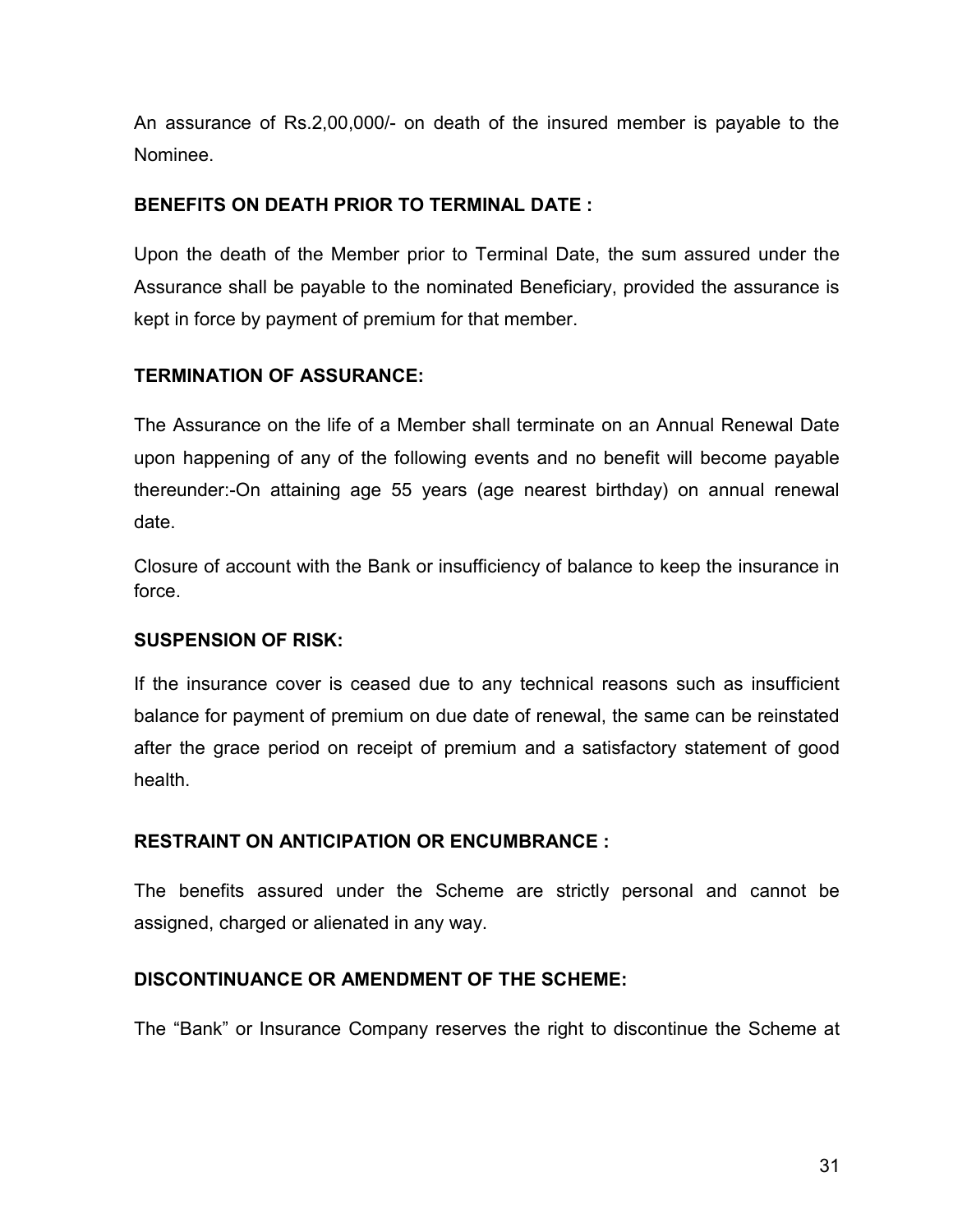any time or to amend the Rules thereof on any Annual Renewal Date subject to giving one month's notice. Any amendment to the Rules of the Scheme will be done based on mutual agreement between Insurance Company and "Bank".

#### JURISDICTION:

All Assurances issued under the Scheme shall be Indian Contracts. They will be subject to Indian Laws including the Insurance Act, 1938 as amended, the Income Tax Act, 1961 and to any legislation subsequently introduced. All benefits under the Scheme arising out of death of any Member shall be payable in Indian Rupees.

# GENERAL CONDITIONS AND DEFINITIONS FOR ALL SECTIONS

#### Notice:

Every notice and communication to the Company required by this Policy shall be in writing to the Policy issuing Office of the Company.

# Misdescription:

This Policy shall be void and all premium paid hereon shall be forfeited to the Company in the event of misrepresentation, misdescription or non-disclosure of any material particular.

#### Reasonable Care:

The Insured shall take all reasonable steps to safeguard the property insured against any loss or damage. The Insured shall exercise reasonable care that only competent employees are employed and shall take all reasonable precautions to prevent all accidents and shall comply with all statutory or other regulations.

# Cancellation: (Except Sections-1,3&8- PMFBY/WBCIS, PMSBY & PMJJBY)

The Policy may be terminated at the request of the Insured in which case the Insurance Company will retain the premium for the period this Policy has been in force at the short period scales of rates, subject to the retention of minimum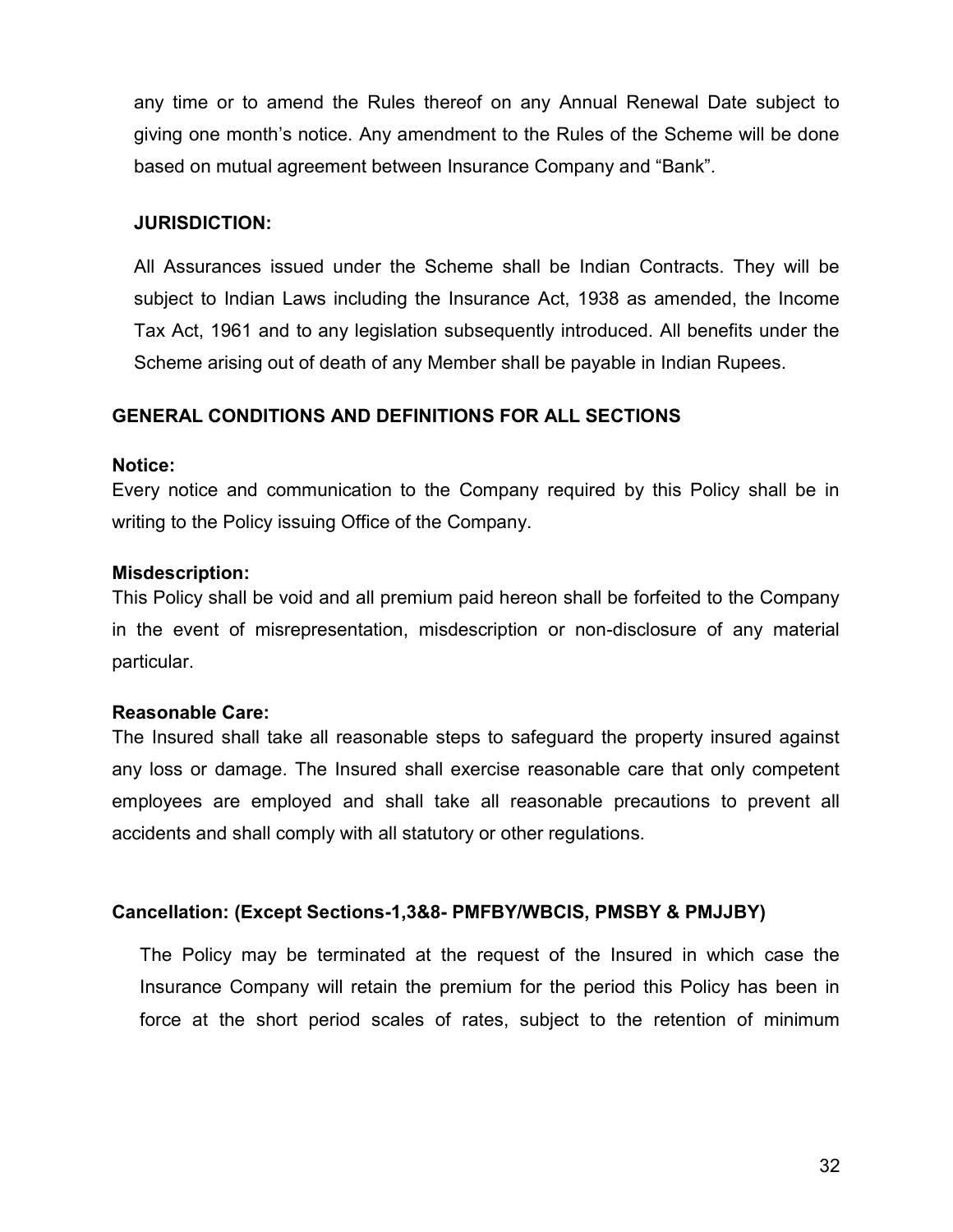premium of Rs. 100 by the Insurer. No refund of premium shall be made if a claim is reported in the policy.

The details of the cancellation procedure are as per guidelines.

## Claims Procedure:

- i) The Insured shall upon the occurrence of any event giving rise or likely to give rise to a claim under this Policy:
	- a) In the event of theft lodge forthwith a complaint with the Police and shall take all practicable steps to apprehend the guilty person or persons and to recover the property lost.
	- b) Give immediate notice thereof to the Company and shall within Fourteen (14) days thereafter furnish to the Company at his own expense detailed particulars of the amount of the loss or damage, together with such explanation and evidence to substantiate the claim as the Company may reasonably require.
- ii) If the Insured or member of the Insured's family comprising the Insured's spouse and children shall die, notice of death shall be given by the legal representative(s) forthwith. All certificates information and evidence whether from a Medical Attendant or otherwise required by the Company shall be furnished at the expense of the Insured or his legal representatives and shall be in such form and of such nature as the Company may prescribe..
- iii) The Insured shall upon the occurrence of any event giving rise or likely to give rise to a claim under the Policy give immediate notice thereof to the Company and shall forward to the Company forthwith every written notice or information of any verbal notice of claim and shall send to the Company any writ, summons or other legal process issued or commenced against the Insured and shall give all necessary information and assistance to enable the Company to settle or resist any claim or to institute proceedings. The Insured shall not incur any expenses in making good any claim without the prior consent of the Company and shall not negotiate, pay, settle, admit or repudiate any claim without such consent.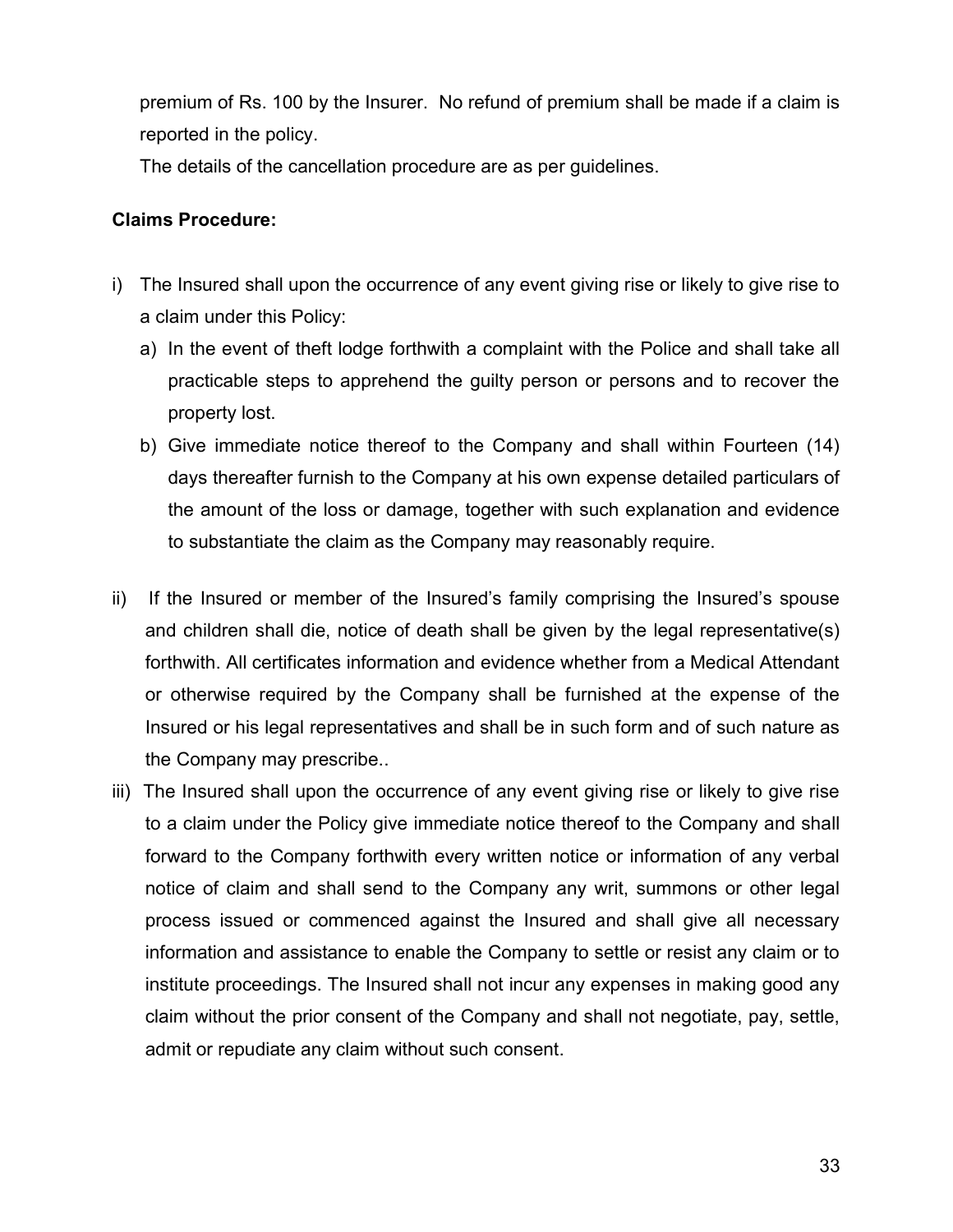## Contribution:

In the event of any loss damage liability or expenses covered by this Policy there shall be any other insurance covering the same loss damage liability or expenses, whether effected by the Insured or not this Policy shall pay only so much of the excess of such loss damage liability or expenses as is not recoverable under such other insurance subject always to the limitations of this Policy.

#### Fraud:

If any claim under this Policy shall in any respect be fraudulent or if any fraudulent means or devices are used by the Insured or any one acting on the Insured's behalf to obtain any benefit under this Policy, all benefits under the Policy shall be forfeited.

#### Indemnity:

The Company may at its option reinstate/replace or repair the property or premises lost or damaged or any part thereof instead of paying the amount of the loss or damage or may join with any other insurer in so doing but the Company shall not be bound to reinstate exactly or completely but only as circumstances permit and in reasonably sufficient manner and in no case shall the Company be bound to expend more in reinstatement than it would have cost to reinstate such property as it was at the time of occurrence of such loss or damage and not more than the Sum Insured by the Company thereon.

#### Average:

If the property hereby insured shall at the time of any loss or damage be collectively of greater value than the Sum Insured thereon, then the Insured shall be considered as being his own insurer for the difference, and shall bear a ratable proportion of the loss or damage accordingly. Every item insured, if more than one, of the Policy, shall be separately subject to this condition.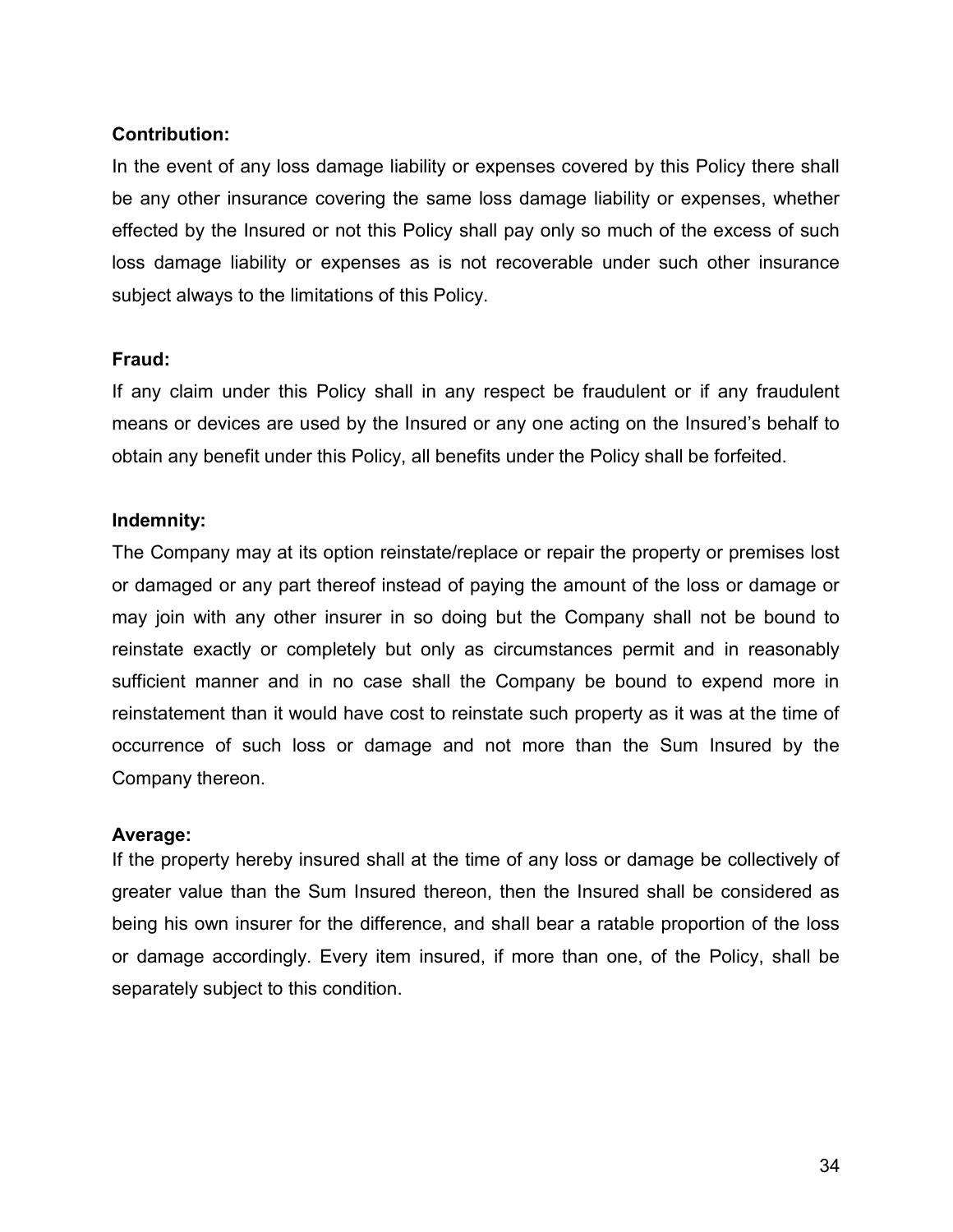## Grievance Redressal Mechanism

To address any grievance/ complaint under the scheme, a committee consisting of District Agriculture Officer (Nodal Officer), representatives of implementing insurance company and bank/ financial institution shall be constituted. The working of the grievance committee will be monitored by District Level Monitoring Committee (DLMC) under the chairmanship of District Magistrate.

#### Observance of Terms and Conditions:

The due observance and fulfillment of the terms, conditions and endorsement of this Policy in so far as they relate to anything to be done or complied with by the Insured shall be a condition precedent to any liability of the Company to make any payment under this Policy.

## GENERAL EXCEPTIONS

The Company shall not be liable in respect of:

- 1. Loss or damage, liability or expenses whether directly or indirectly, occasioned by happening through or arising from any consequences of war, invasion, act of foreign enemy, hostilities (whether war be declared or not) civil war, rebellion, revolution, insurrection, mutiny, military, or usurped power or civil commotion or loot or pillage in connection herewith.
- 2. Loss or damage caused by depreciation or wear and tear
- 3. Consequential loss of any kind or description.
- 4. a) Loss or damage directly or indirectly caused by or arising from or in consequence of or contributed to by nuclear weapons material.
	- b) This Insurance does not cover loss or damage directly or indirectly caused by or arising from or in consequence of or contributed to by ionising radiation or contamination by radioactivity from any nuclear fuel or from any nuclear waste from the combustion of nuclear fuel. For the purpose of Condition 4 (b) only combustion shall include any self-sustaining process of nuclear fission.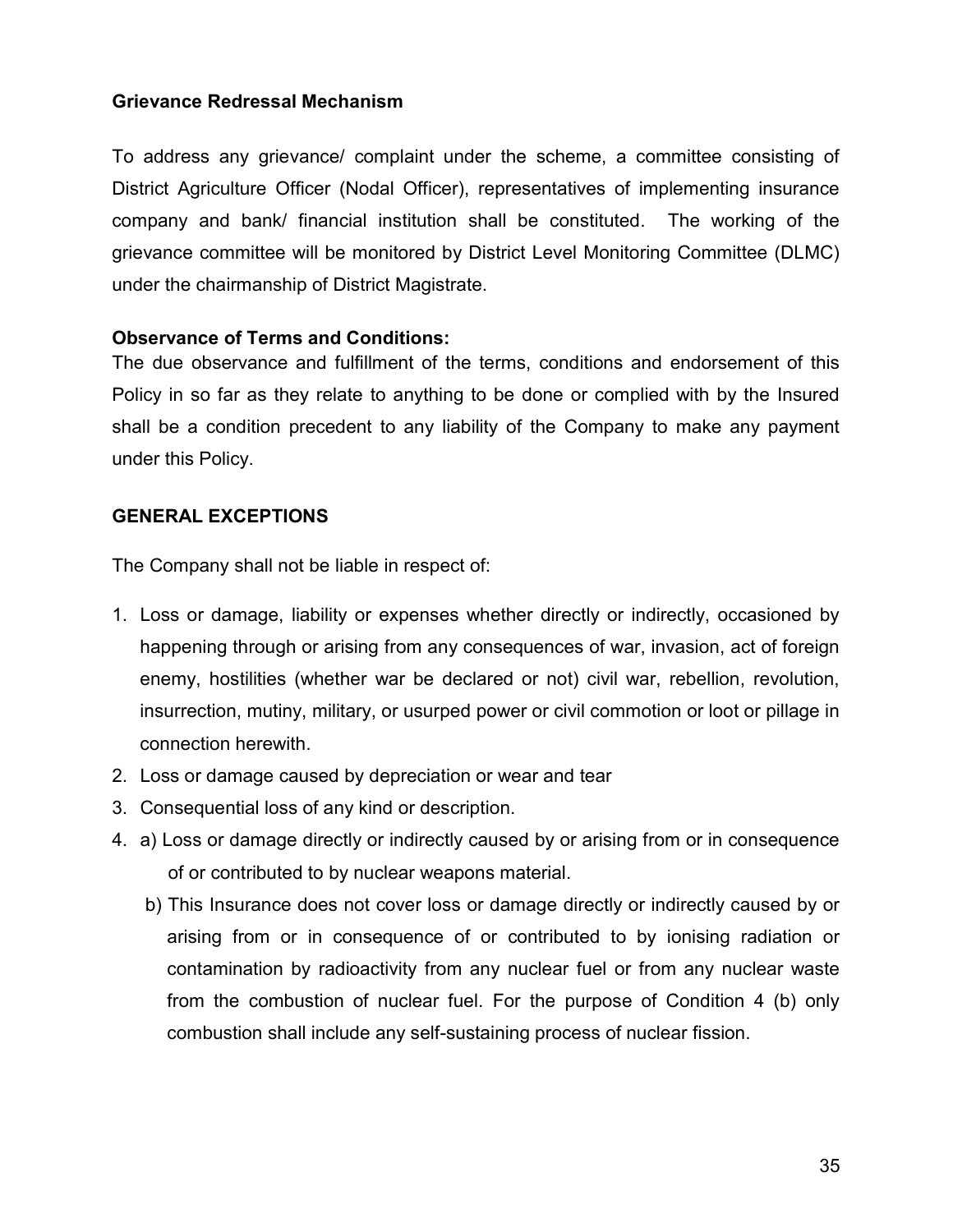# ENCLOSURE of UPIS PROPOSAL – CUM – POLICY SCHEDULE

Address of Policy Issuing Office----------- Policy No.

Proposer's Name:

# Period of Insurance (both days inclusive):

Address: From -------- To-----------

| S.<br>N<br>О. | <b>SECTION</b>                                                                                                          |                                               |                      | <b>DESCRIPTION OF PROPERTY</b>                                                                                                                                             | <b>SUM</b><br><b>INSURED</b><br>Rs.<br>1 | <b>RATES</b><br>as $%$<br>of sum<br>insured<br>2                       | <b>PREMI</b><br><b>UM</b><br>(Rs)<br>3               |                                                                                      |
|---------------|-------------------------------------------------------------------------------------------------------------------------|-----------------------------------------------|----------------------|----------------------------------------------------------------------------------------------------------------------------------------------------------------------------|------------------------------------------|------------------------------------------------------------------------|------------------------------------------------------|--------------------------------------------------------------------------------------|
| 1.            | Crop<br>Insurance<br>(Yield<br>&<br>Area<br>Based/Inde<br>x based)                                                      | Presuming                                     |                      | holding<br>average<br>hectare with tentative Sum Insured of<br>Rs. 20000 per hectare per season<br>Khasra No.  Village                                                     | of 1.5                                   | 60000<br>(Rs.30000<br>of<br>each<br>season)                            | Farmers<br>premium<br>liabilities<br>2.5%<br>average | Rs. 1500<br>(approx)                                                                 |
| 2.            | $\overline{8}$<br>Fire<br><b>Allied Perils</b><br>(covered on<br>First<br>loss<br>Basis)                                | A.<br>B.                                      |                      | Residential Building (covered<br>on first loss basis)<br>Sum Insured up to:<br>Household<br>(Excluding Jewelry)                                                            | Contents                                 | Rs.25000<br>Rs. 50000<br>Rs.75000<br>Rs.10000<br>Rs. 20000<br>Rs.30000 |                                                      | <b>Rs. 20</b><br><b>Rs. 40</b><br>Rs. 60<br><b>Rs. 10</b><br><b>Rs. 20</b><br>Rs. 30 |
| 3.            | Personal<br>Accident<br>Insurance<br>(Coverage)<br>as<br>per<br>Pradhan<br>Mantri<br>Suraksha<br><b>Bima</b><br>Yojana) | Name/<br>Occupation<br>Benefits (per member): | 200000<br>years only | Age / Dt. Of<br>birth<br>1. Accidental death: Rs. 200000<br>2. Permanent total disablement: Rs.<br>3. Loss of one limb/Eye: Rs. 100000<br>4. Applicable to Age group 18-70 | Name of<br>Nominee                       | Rs.<br>200000                                                          |                                                      | <b>Rs. 12 per</b><br>member                                                          |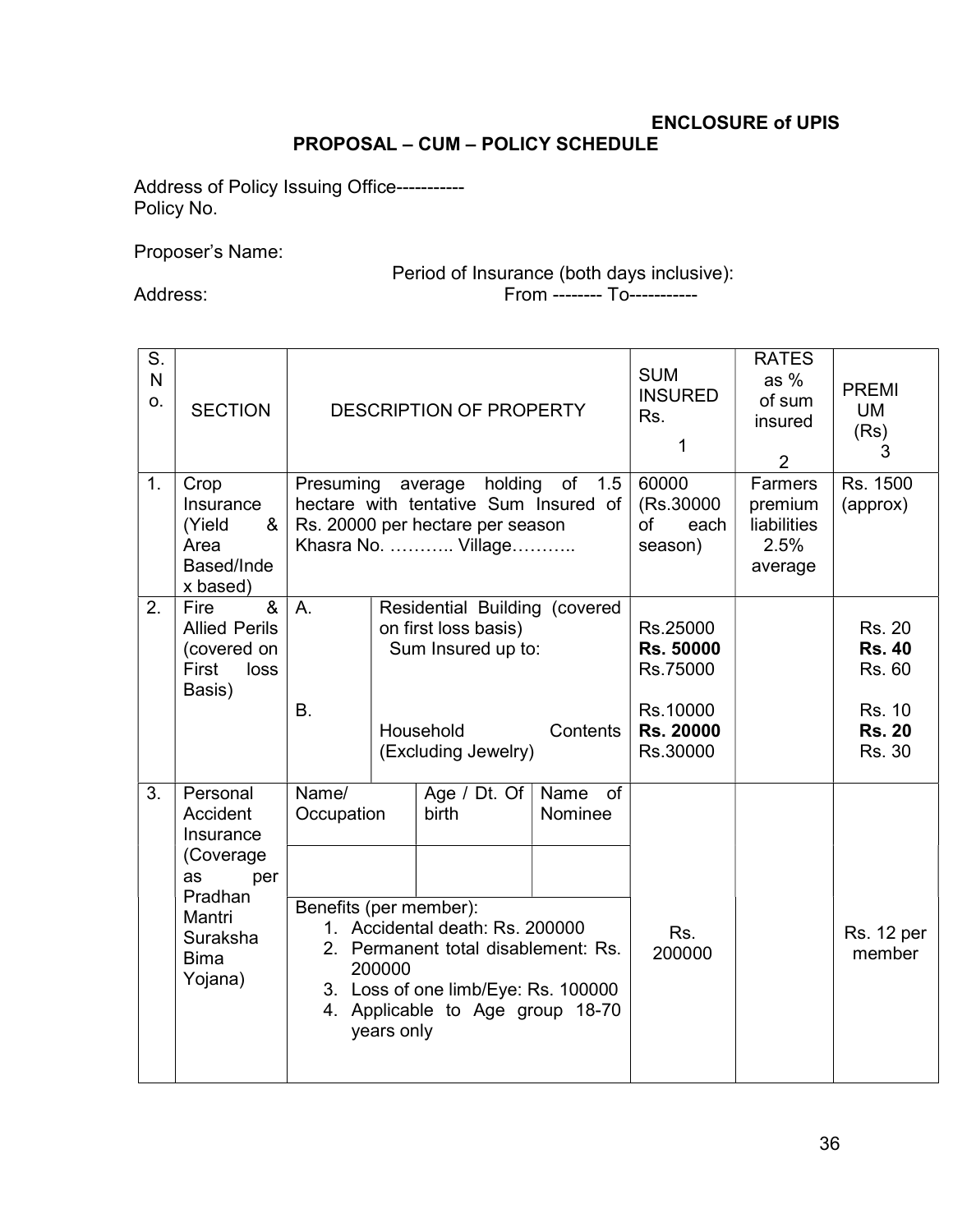| 4. | Agriculture              | Pump            |                                                |                                                                                      | <b>Driving Unit</b> |              |               |                               |                 |                       |                |               |
|----|--------------------------|-----------------|------------------------------------------------|--------------------------------------------------------------------------------------|---------------------|--------------|---------------|-------------------------------|-----------------|-----------------------|----------------|---------------|
|    | Pump-set<br>Insurance    | Make            |                                                |                                                                                      | Electric            |              | <b>Diesel</b> |                               |                 |                       |                |               |
|    |                          | <b>Type</b>     |                                                | Make                                                                                 |                     |              | Make          |                               |                 |                       |                |               |
|    |                          | Section         |                                                | <b>HP</b>                                                                            |                     |              | <b>HP</b>     |                               |                 |                       |                |               |
|    |                          | Delivery        |                                                |                                                                                      | Yr.of make          |              |               | Yr. Of Make                   |                 |                       |                |               |
|    |                          | SI.No.          |                                                | <b>RPM</b>                                                                           |                     |              | <b>RPM</b>    |                               | Rs. 25000       | 1.75%                 | Rs. 438        |               |
|    |                          | Yr. of          |                                                | SI.No.                                                                               |                     |              | SI.No.        |                               |                 |                       |                |               |
|    |                          | Make            |                                                | Amp                                                                                  |                     |              | No. of        |                               |                 |                       |                |               |
|    |                          |                 |                                                | Volt.                                                                                |                     |              |               | cylinders                     |                 |                       |                |               |
|    |                          |                 |                                                |                                                                                      |                     |              |               |                               |                 |                       |                |               |
| 5. | Agriculture<br>Tractor   |                 | Cover required: Third Party /<br>Comprehensive |                                                                                      |                     |              |               |                               |                 | Insured's<br>declared |                |               |
|    |                          |                 |                                                |                                                                                      |                     |              |               |                               | Gr              | value                 | <b>Third</b>   |               |
|    |                          |                 |                                                |                                                                                      |                     |              |               |                               | <b>OS</b>       | (Variable             | Party<br>Cover | Rs. 2730      |
|    |                          | Re              | Engine                                         |                                                                                      |                     |              | Year          | <b>Type</b>                   | ${\sf s}$<br>ve | however,<br>presumed  | As per         |               |
|    |                          | gn.<br>Mar      | No.<br>Chassi                                  |                                                                                      | Mak<br>e            | of<br>Manuf  |               | οf                            | hic             | Rs. 5 Lakh            | <b>IRDA</b>    |               |
|    |                          | k &<br>No.      | s No.                                          |                                                                                      |                     |              | acture        | Body                          | le<br>we        | for<br>premium        | Comprehe       | Rs. 6500      |
|    |                          |                 |                                                |                                                                                      |                     |              |               |                               | igh             | computatio            | nsive<br>Cover |               |
|    |                          |                 |                                                |                                                                                      |                     |              |               |                               | t               | n)                    | $(1.30\%)$     |               |
|    |                          |                 |                                                |                                                                                      |                     |              |               |                               |                 |                       |                |               |
| 6. | <b>Student</b><br>Safety |                 | Name of<br><b>Student</b>                      |                                                                                      | Age / Dt. Of        | <b>Birth</b> |               | Name of<br>Nominee            |                 |                       |                |               |
|    | Insurance                |                 |                                                |                                                                                      |                     |              |               |                               |                 |                       |                |               |
|    |                          | <b>Benefits</b> |                                                |                                                                                      |                     |              |               | (for Parent/ Student): SI per |                 |                       |                |               |
|    |                          | student         | 1. Accidental                                  |                                                                                      |                     | death:       |               | Rs.                           | 50000           |                       |                |               |
|    |                          |                 |                                                |                                                                                      | (parent/student)    |              |               |                               |                 | Rs. 50000             |                | Rs. 75        |
|    |                          |                 | 2. Permanent total disablement: Rs.            |                                                                                      | 50000 (student)     |              |               |                               |                 |                       |                |               |
|    |                          |                 | 3. Loss of one limb/Eye: Rs. 25000             |                                                                                      |                     |              |               |                               |                 |                       |                |               |
|    |                          |                 | (student)                                      |                                                                                      |                     |              |               |                               |                 |                       |                |               |
|    |                          |                 | (student)                                      | 4. Accidental Hospitalization: Rs. 5000<br>In case of death of Father or Mother, the |                     |              |               |                               |                 |                       |                |               |
|    |                          |                 |                                                |                                                                                      |                     |              |               |                               |                 |                       |                |               |
|    |                          |                 |                                                | Claim amount to be converted into FD in<br>the name of student till attainment of    |                     |              |               |                               |                 |                       |                |               |
|    |                          |                 | adulthood.                                     |                                                                                      |                     |              |               |                               |                 |                       |                |               |
| 7. | Life                     | Name/           |                                                |                                                                                      | Age $/$ Dt.         |              | Name          |                               | of              |                       |                | Rs. 330       |
|    | Insurance<br>(as<br>per  | n               | Occupatio                                      |                                                                                      | Of birth            |              |               | Nominee                       |                 | 200000                |                | per<br>member |
|    |                          |                 |                                                |                                                                                      |                     |              |               |                               |                 |                       |                |               |